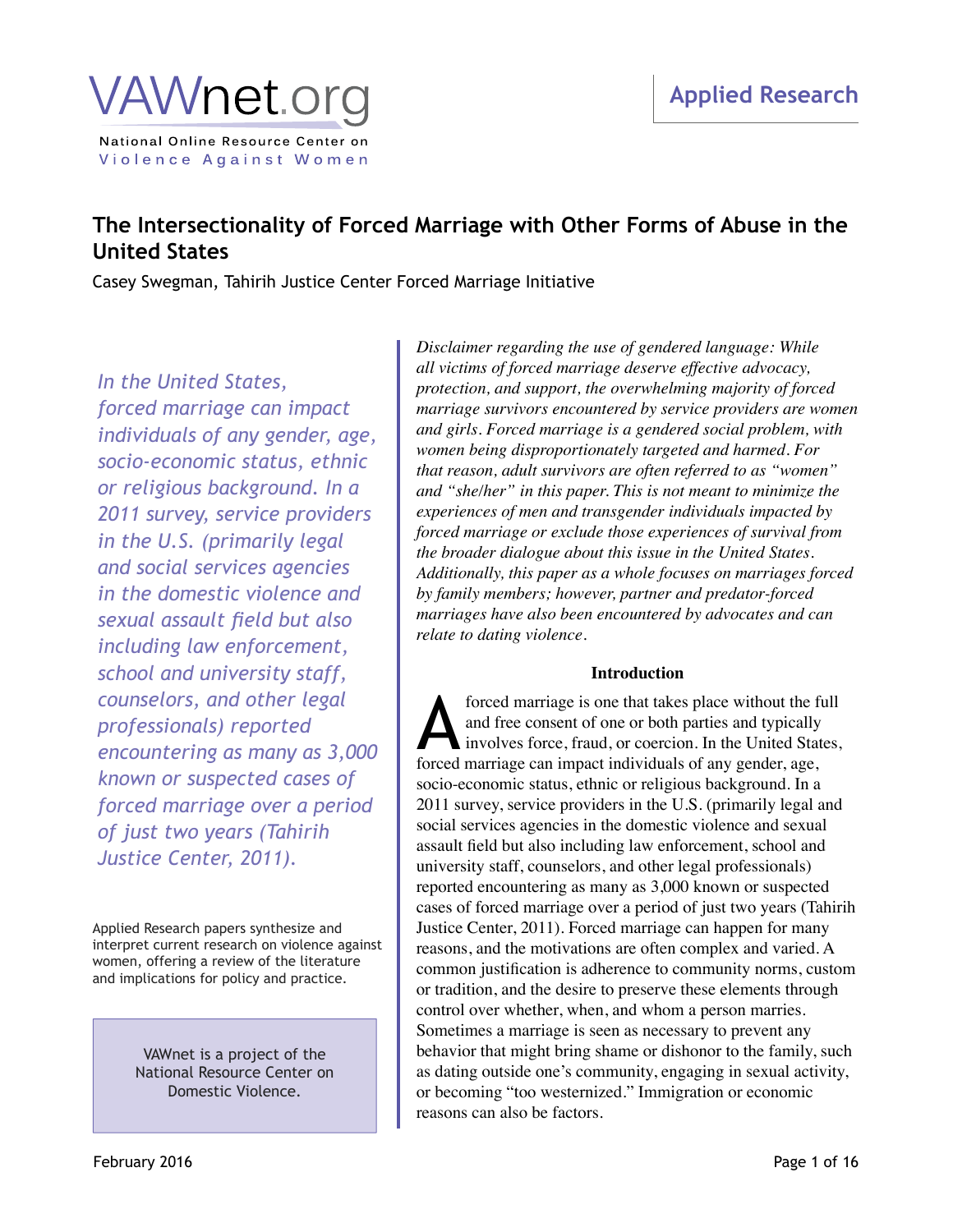Forced marriage is distinct from arranged marriage, "where the families of both spouses take a leading role in arranging the marriage but the choice whether to accept the arrangement remains with the individual" (U.S. Department of State Foreign Affairs Manual, 2005). It is important to note, however, that simply accepting the idea of being married is not the same as full and free consent. Consent also requires that an individual approves of the timing of the marriage and the marriage partner, and will not face significant repercussions from rejecting the arrangement made on their behalf. Such repercussions can include relentless emotional and psychological abuse, being ostracized by family and community, and threats of violence.

Forced marriage is a serious but neglected problem in this country, and despite many advocates' best efforts, survivors of forced marriage and those at risk continue to fall through the cracks of the systems and programs set up to protect individuals from abuse. Also distressing is the fact that "the United States is lagging far behind other industrialized countries in their efforts to prevent early and forced marriage as well as [to] establish protocols to support victims" (Bangura, Tran, & Schermerhorm, 2012).

Forced marriage is form of violence against women in its own right, even when sexual violence and other forms of harm and abuse are not present. When a woman feels she had no real choice when it came to marriage, she has suffered a loss of power and control over her own life. More often than not, however, forced marriage is just one part of a spectrum of other harms that a woman who is forced to marry may face in her lifetime. In fact, forced marriage can lurk behind the issues that first present themselves: "…advocates speak to many women who are facing domestic violence, abuse and/or sexual assault in their marriage. Only later in these conversations does it emerge that the conditions upon which they may have been married were under duress, pressure and ultimately against their will" (Roy, 2011). For service providers and survivors alike, it is critical to recognize and understand these links and to connect the dots between the mechanisms of power, control, and coercion that

**Applied Research**

may precede a forced marriage, and the forms of abuse that can follow it. With this increased understanding of historic and related trauma, it is more possible to effectively identify opportunities for safety and healing.

While there is a slowly growing recognition of this interrelationship, there remains a need for an evidence-based examination to make clear the connection between forced marriage and other forms of violence and abuse, including child abuse, sexual assault, domestic/family violence, stalking, female genital mutilation/cutting (FGM/C), and human trafficking. Much of what we know about forced marriage in the U.S. is informed by research studies and surveys, as well as the growing experiences of domestic violence service providers who are attuned to the problem, such as the Tahirih Justice Center's Forced Marriage Initiative, which has handled well over 150 calls for help since its inception in 2011. Without a fuller understanding, we will continue to overlook forced marriage as a manifestation of violence against women, as well as its intersectionality with other forms of violence. This will result in continued failure to identify, let alone assist, victims of forced marriage. The consequence of this narrow vision is an alarming lack of legal protections and specialized resources - including advocates trained to provide intensive safety planning, privacy protection, emotional support and triage for individuals facing imminent travel abroad - for forced marriage survivors who often have no other safety net.

#### **Child Abuse**

While the exact definition of child abuse and neglect varies from state to state, the Federal Child Abuse Prevention and Treatment Act defines child abuse and neglect as: "any recent failure to act on the part of a parent or caretaker which results in death, serious physical or emotional harm, sexual abuse or exploitation; or an act or failure to act which presents an imminent risk of serious harm" including physical abuse, sexual abuse, emotional abuse and neglect, with neglect including failure to provide necessary education (Definitions of Child Abuse and Neglect).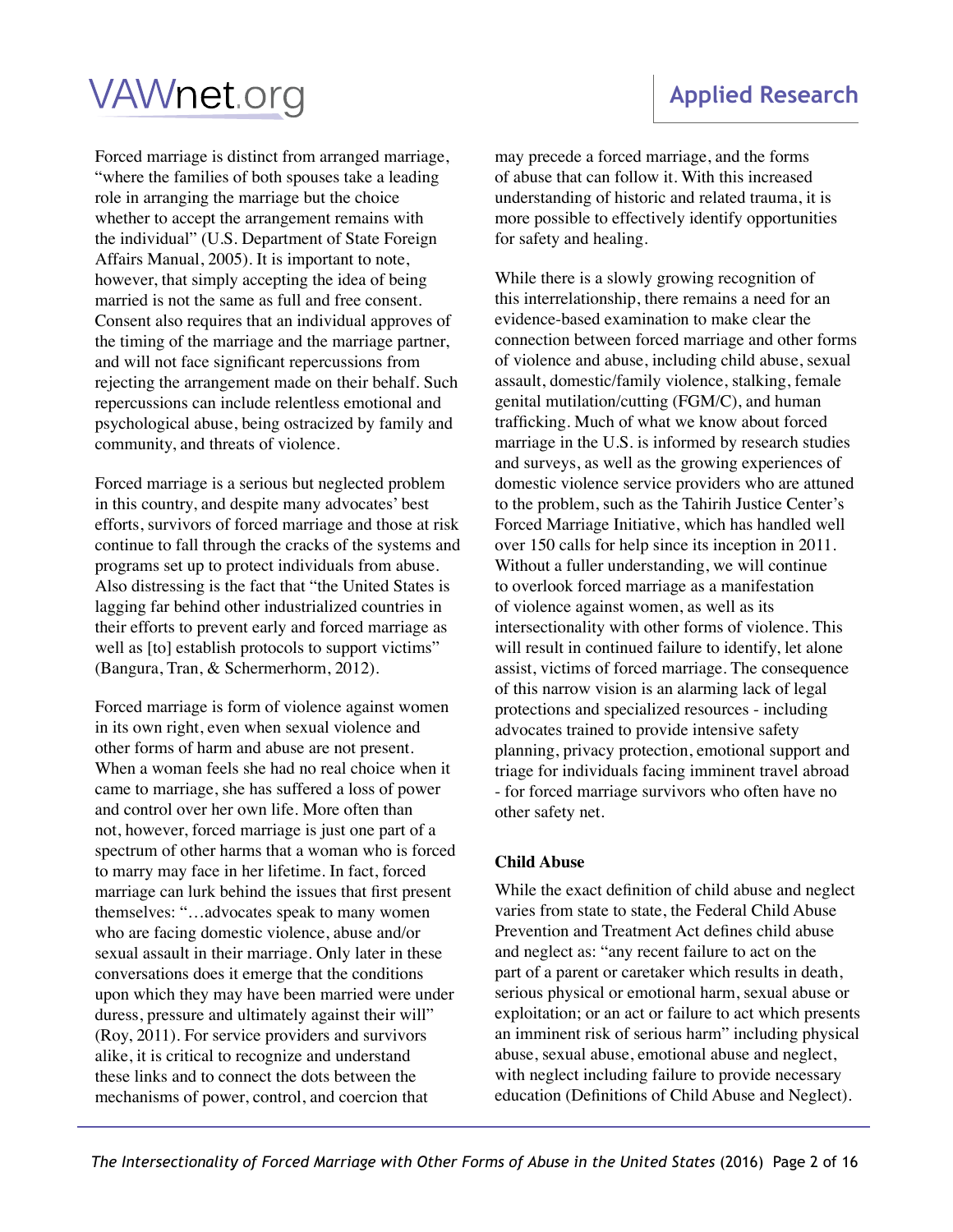There is a direct link between child abuse and forced marriage. The U.S. Department of State, for example, "considers the forced marriage of a minor child to be a form of child abuse, since the child will presumably be subjected to non-consensual sex" (Foreign Affairs Manual, 2012).

While not all forced marriage cases involve minors, the results of several surveys and studies have indicated that a substantial number of victims are minors. Many respondents to the Tahirih Justice Center survey, Forced Marriage in Immigrant Communities (2011), indicated that they had encountered victims under the age of 18, and 41% of respondents in a Gangashakti survey discussed issues of child protection when asked about case characteristics (Sri and Raja, 2013). A study by Sauti Yetu of forced and early marriage in African immigrant communities in New York City found that 40% of their youth population was married, engaged, or promised, and that "of the 30 [study] participants…all but two faced pressures to marry or were already married before the age of 18" (Bangura, Tran, & Schermerhorm, 2012). The South Asian Legal Clinic of Ontario (SALCO) conducted a study on forced marriage in Canada and found that 10% of victims were between the ages of 12-15 and 25% of victims were between the ages of 16-18 (Anis, Konanur, & Mattoo, 2013). In the United Kingdom, at least 22% of calls for help to the Forced Marriage Unit in 2014 involved victims under the age of 18, with victims as young as 2 being reported (UK Forced Marriage Unit, 2014). Minors are also invariably among the most vulnerable victims that service providers encounter, with the fewest legal and practical options to resist a forced marriage or leave a marriage after it has occurred.

Advocates in the United States differ with respect to whether child marriage can be directly equated with forced marriage. However, recently uncovered data on marriage statistics in New York, New Jersey, and Virginia expose a disturbing picture of just how likely it is that many such marriages lack any meaningful consent. Between the years 1995 and 2012, more than 3,400 children were married in New Jersey. Most of those individuals were 16 or

### 17 years old at the time of their marriage, and 178 were between 10 and 15 years old. "Shockingly, 91 percent of the children were married to adults, often at ages or with age differences that could have triggered statutory-rape charges…[including] a judge in 1996 [who] allowed a 12-year-old girl to marry a 25-year-old man" (Reiss, 2015). The data from New York show that more than 3,800 children were married between 2000 and 2010 (Reiss, 2015). In Virginia, over 4,500 individuals under the age of 18 (and as young as 13) were married between 2004 and 2013; nearly 90% of those marriages involved an adult spouse; more than 30% of those spouses were 21 or older, and some were decades older – including

13 children under age 15 who were married to spouses more than 20 years older (Child Marriage in America, 2015).

While some young people may willingly and lovingly enter into a marriage with an age peer, a child or teenager being forced into marriage by her family may be subjected to multiple coercive tactics that, taken together, amount to child abuse. Such tactics can include "…taking her out of school, depriving her of food, imprisoning her in a room at home, cutting off her social ties and networks...[and] in worst case scenarios, parents or family members may physically abuse and torture her until she agrees to the marriage" (Roy, 2011). Other abusive tactics family members may employ include emotional blackmail, economic threats, and even death threats (Tahirih Justice Center, 2011). Parents have threatened to sue allies of victims for interfering with their parental rights, reported victims as runaways, claimed that victims have committed crimes to mobilize law enforcement help to locate and return a victim home, and claimed that victims are mentally unstable, even attempting to have them committed to psychiatric facilities.

A minor threatened with forced marriage "may feel unable to go against the wishes of their parents or wider family members and be threatened with disownment if they do – consequently they may suffer emotionally, often leading to depression and self-harm" (UK Multi-agency Practice Guidelines, 2014). The American Bar Association Commission

### **Applied Research**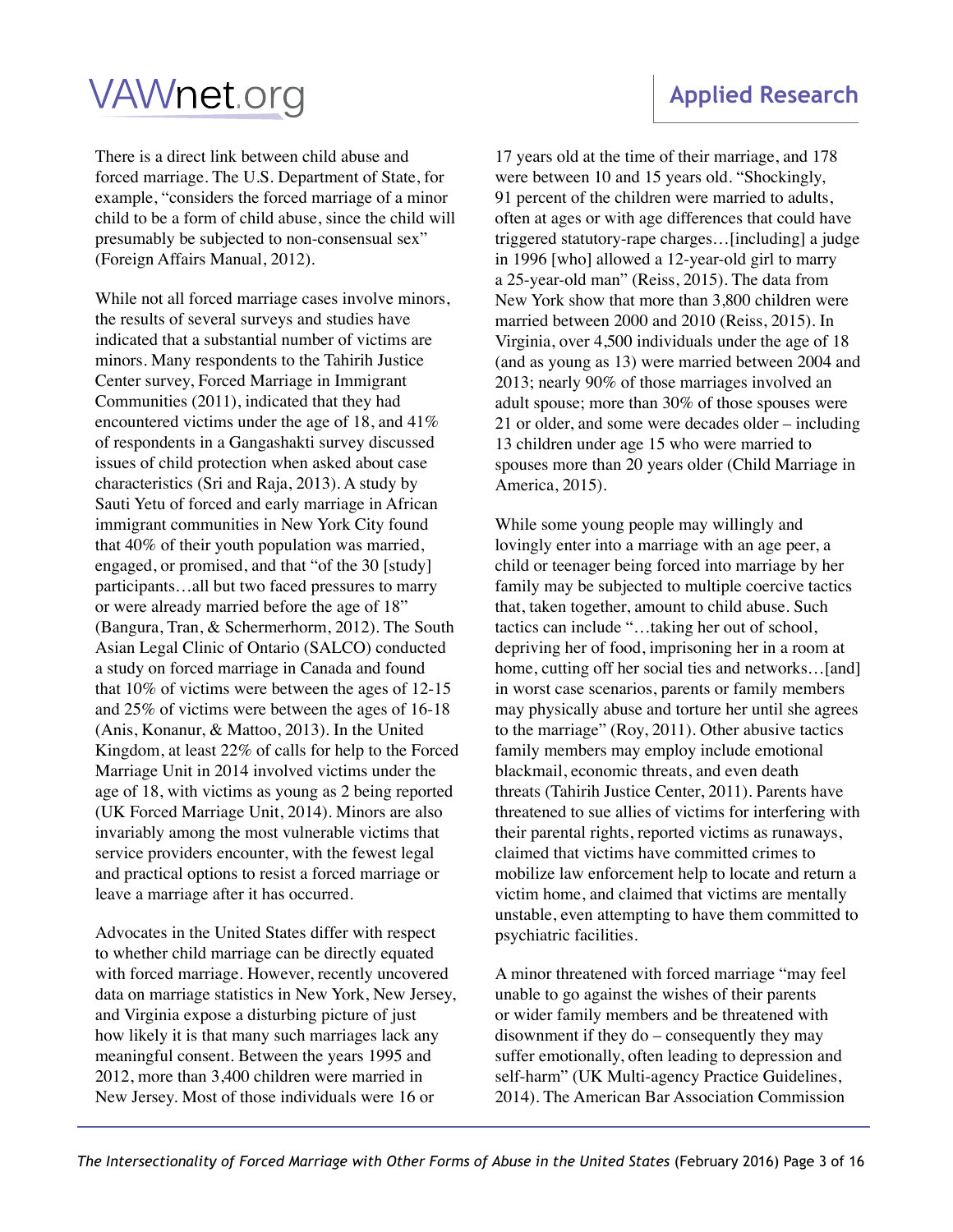on Domestic and Sexual Violence, examining research by Tahirih Justice Center and Gangashakti, noted a similar connection between victims' feelings of despair and betrayal and manifestations of severe depression and self-harm, including attempted suicide and suicide (American Bar Association, 2014). In fact, suicide is now the leading killer of teenage girls worldwide (WHO Report, 2015) and prominent researchers and advocates have drawn a connection to gender discrimination and, in particular, forced marriage. "You see girls excluded from education, forced into marriage, being victims of violence, abuse, trauma, social isolation…putting them at higher risk for suicide" (Brink, 2015). In fact, child marriage, whether or not it is brought about through force or coercion, is associated with poor mental health outcomes in the U.S. A study released in 2011 of nearly 25,000 women, more than 10% of whom had married before the age of 18, found higher rates of both lifetime and 12-month psychiatric disorders among those who had married as children (Le Strat, Y., Dubertret, C., & Le Foll, B., 2011).

In the case of a minor, the harms that follow a forced marriage also amount to child abuse. "Forced marriage can have a negative impact on a child's health and development, and can also result in sexual violence including rape" (Child Protection Project). Forced consummation of these marriages is common and "some reports of sexual abuse include parents locking their children in the bedroom, not allowing them to use the bathroom or leave the room until they consummate the marriage" (Sri and Raja, 2013, pg. 21). In addition, children forced into marriage are often absent or withdrawn from school, resulting in the loss of educational access and opportunities as well as compromised personal development (Welstead, 2009; Sri and Raja, 2013; UK Multi-agency Practice Guidelines, 2014). Due, among other reasons, to significant power imbalances in the relationship, a child forced into marriage is also vulnerable to ongoing emotional and/or physical abuse from their spouse and could potentially face unwanted pregnancy or forced abortion (Child Protection Project). Medical care or other basic necessities may also be withheld, whether to underscore control over the child, reinforce their

dependence, punish them for any resistance, or limit their contact with others (Tahirih Justice Center, 2011).

Nevertheless, state child abuse laws and response protocols often focus primarily on physical injury and do not encompass the full range of coercive threats and emotional abuse common in forced marriage cases. They also may require a level or imminence of harm, or a direct causation between emotional abuse and a resulting psychological disorder that may be hard for victims or their advocates to prove. Most states limit the ability of a minor to obtain a protection order for themselves, and may require a parent to bring the petition. In some states, marriage does not automatically emancipate a minor, and unemancipated minors often also lack legal capacity to file for their own divorce. These limitations pose special obstacles for minors seeking help. While child protection authorities could themselves seek protection orders for children, they often do not consider the threat of forced marriage as within their mandate. After a forced marriage happens, child protection authorities are constrained by a limited mandate to investigate abuse and neglect by parents, not spouses. In addition, youth who are older than 16 – an age when individuals are at particularly high risk of forced marriage – often fall between the cracks of child protection. Many factors contribute to this systemic failure, including the extremely limited resources of child protection programs in most states, conflicting laws regarding the autonomy and rights of adolescents, and the tendency of those in authority to dismiss claims made by older children due to preconceptions about their behavior and or the standing of the alleged perpetrator.

When child protection authorities do initiate an investigation it may increase the level of threat a child is facing if she is not removed from the home and no other protective steps are taken. When parents are alerted to the fact that their child has reached out for help, plans for taking them overseas to be married can escalate quickly, making a comprehensive understanding of possible international dimensions in each case critical (American Bar Association, 2014).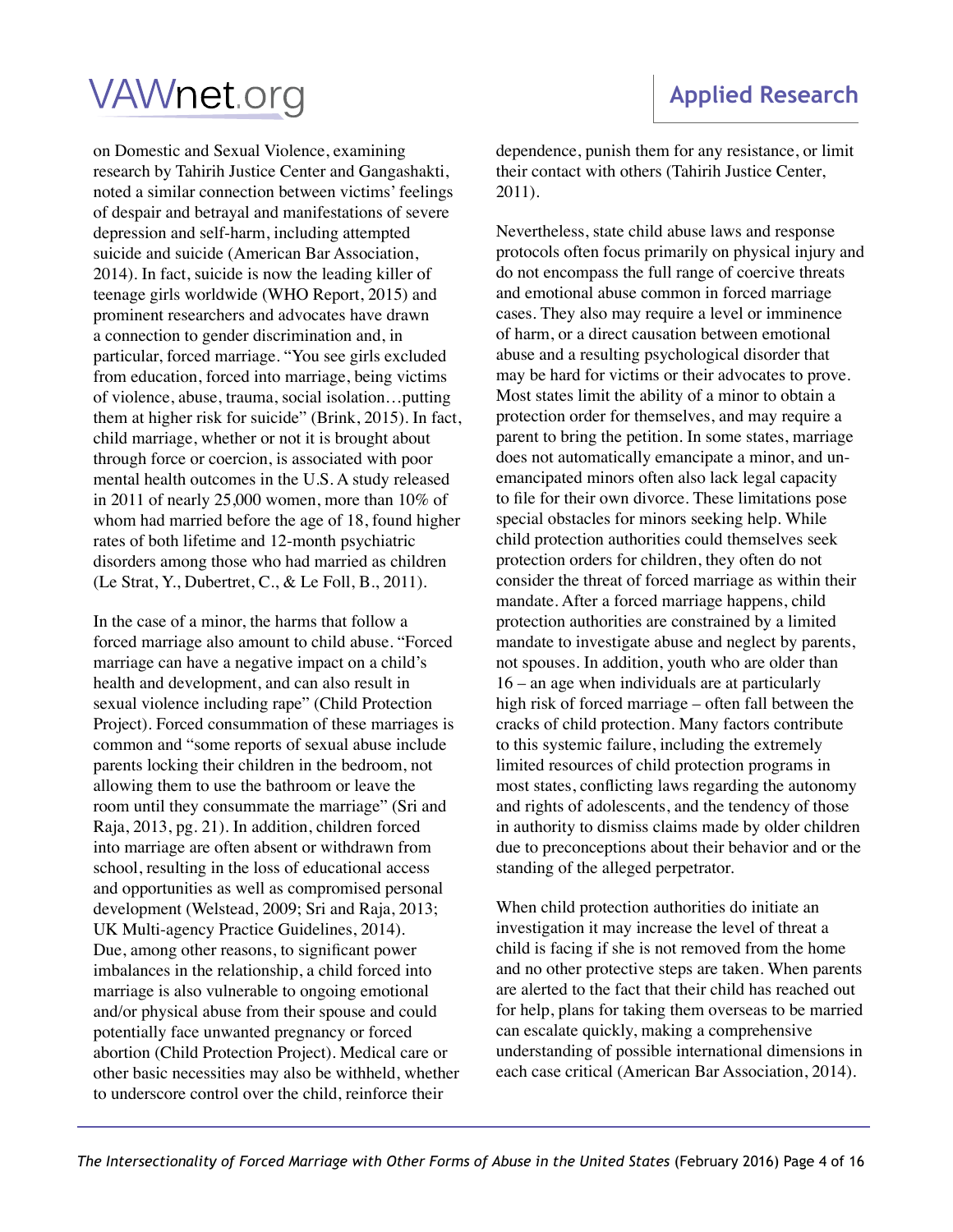Further limiting the options a minor has to avoid or escape a forced marriage is the fact that some state laws include licensure requirements that bar adult domestic violence and homeless shelters from accommodating minors and impose other requirements limiting the time minors can remain in youth shelter, or require staff at youth shelters to notify parents within hours of the minor's arrival. Some states also have laws that expressly prohibit the "harboring" of runaway youth or have related criminal charges that can be used against someone trying to help a minor victim of forced marriage (American Bar Association, 2014).

#### **Sexual Assault & Rape**

While there are varying definitions of sexual assault across states and federal agencies, the U.S. Department of Justice definition encompasses "any type of sexual contact or behavior that occurs without the explicit consent of the recipient [including] forced sexual intercourse, forcible sodomy, child molestation, incest, fondling, and attempted rape" (2015). Non-consensual sexual conduct and behavior may follow a non-consensual marriage, and there may be added dimensions to this trauma in cases where a forced marriage may be used by families to "cure" or "mask" that an individual is LGBTQ (Roy, 2011; Tahirih Justice Center, 2011). However, what advocates and researchers have also found is that sexual assault and rape can be not only a consequence - but also a cause - of forced marriage.

According to the UK Government's multi-agency practice guidelines for handling forced marriage, a woman or girl that discloses sexual abuse or rape may be at heightened risk for a forced marriage as "families may feel that this has brought shame on her and ensuring she is married may be the only way to restore 'honour' to the family. They may also feel that marriage will put a stop to the abuse" (2014). Advocates in the United States have also encountered this paradox when working with clients whose families believe "that marrying her off will help protect her reputation as well as that of her family since the childhood sexual abuse may bring a sense of shame upon her and the family and put into question her sexual purity" (Roy, 2011).

Less common are circumstances where individuals are forced to marry their perpetrator or rapist. This also manifests in response to the perception that the individual's honor or purity has been damaged and that shame has been brought upon her family as a result of the rape or sexual assault. These cases often occur in cultural contexts where "a family's perceived honor is inextricably linked to the daughter's virginity prior to marriage" (Alanen, 2012). However, given emerging evidence that likely thousands of children have been married to much older spouses under "pregnancy exceptions" to minimum age of consent laws, combined with the fact that "adolescents who are sexually active at a young age are more likely to have experienced coercive sex" (Glosser, Gardiner, & Fishman, 2004), cases where child rape victims who become pregnant have been coerced to marry may be more common than service providers are currently trained to recognize.

Rape is also a tragically common consequence of forced marriage, and can continue to occur throughout the marriage (2014). In the U.S. based Gangashakti study, 24% of respondents reported coming across rape as a consequence of forced marriage (Sri & Raja, 2013). In Canada, 26% of respondents to the SALCO forced marriage study reported sexual violence as a type of violence present in the forced marriage cases they had worked on (Anis, Konanur, & Mattoo, 2013). And in the UK, Karma Nirvana, an NGO set up to respond to cases of forced marriage and honor crimes, reported that 10% of callers reaching out about forced marriage made reference to having been raped (Karma Nirvana, 2008).

Unfortunately, in many of these instances the loved ones an individual would typically go to for help and support will instead turn a blind eye, and, in some cases, normalize or excuse the rape. In one such instance, a UK woman who was taken on a trip to Pakistan by her family at age 18 was forced into marriage and on her wedding night, she was raped.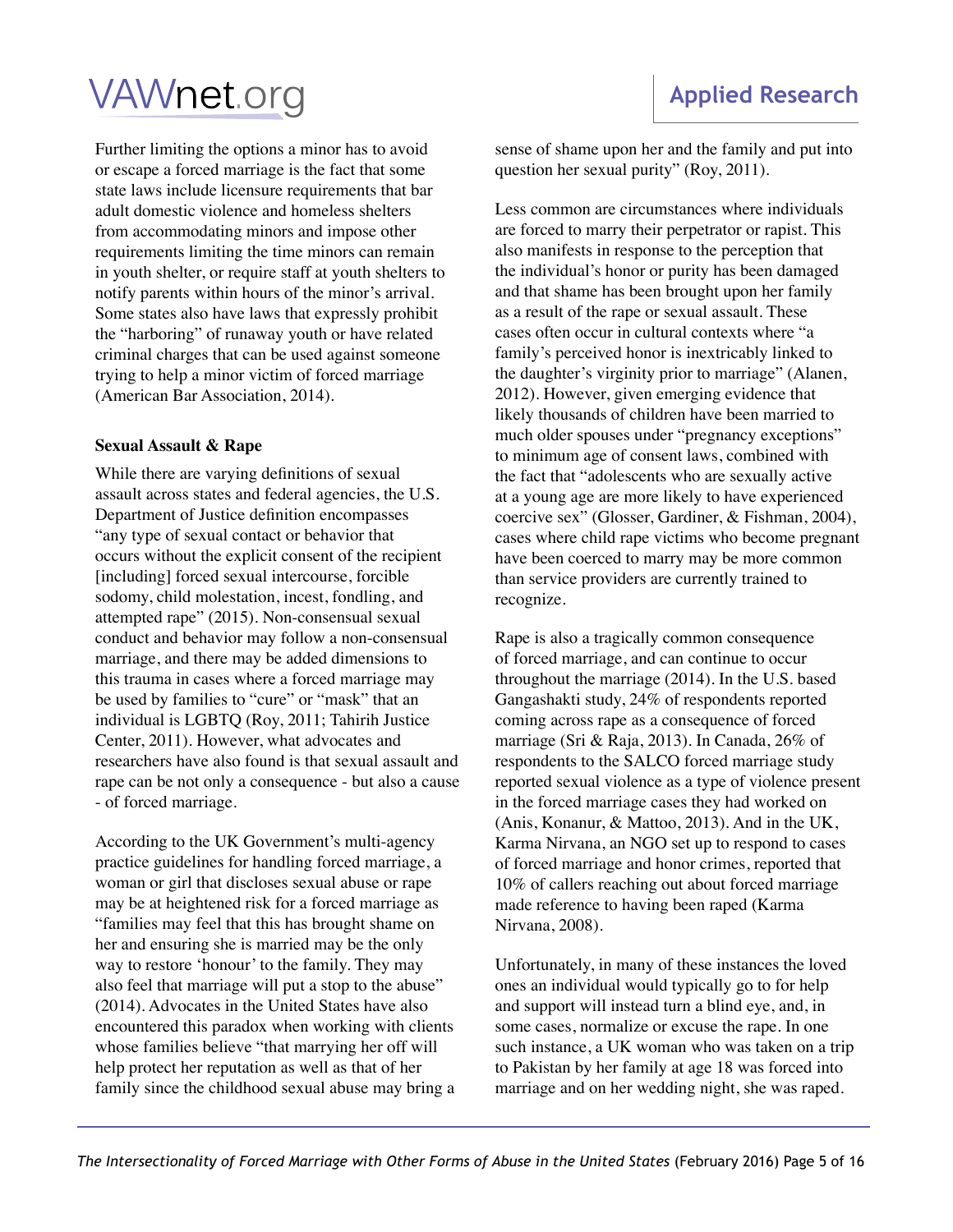When she disclosed the rape, her mother responded by telling her, "it's the husband's prerogative if he wants to have sex" (Forced marriage: the survivors' tales, 2015).

Underscored by the child marriage statistics from New York, New Jersey, and Virginia, it is clear that when it comes to minors, state laws contradict one another with regard to marriage and rape. "While a state's sex-offense law may deem that a 15-year-old girl lacks, per se, that requisite maturity to lawfully consent to engage in sexual acts… without triggering statutory rape charges (regardless of whether her parents consent), that very same state's marriage law may simultaneously deem her sufficiently mature to lawfully consent to marry a fifty-year-old man (with her parents' consent) and then proceed to consummate the marriage" (Alanen, 2012).

Sexual assault and rape can cause severe psychological and physical harm to any individual, and for an individual trapped in a forced marriage, the harm can be sustained and multiplied because the violations are repeated and because they must share their home with their rapist. Given the stigma that exists around sexual violence, rape, and forced marriage, many survivors are reluctant to speak openly about their experiences or to recognize forced or coercive sex as rape if it occurs within a marriage. The fact that, for many forced marriage victims, reporting a rape would also entail admitting their own parents' complicity, only heightens the reluctance to disclose.

#### **Domestic/Family Violence**

Domestic violence is a pattern of abusive behavior that is used by an intimate partner to gain or maintain power and control over the other intimate partner. According to the U.S. Department of Justice, domestic violence can include physical, sexual, emotional, economic, or psychological actions or threats of actions that influence another person. This includes any behaviors that intimidate, manipulate, humiliate, isolate, frighten, terrorize, coerce, threaten, blame, hurt, injure, or wound someone (2015).

### **Applied Research**

The U.S. Family Violence Prevention and Services Act defines family violence as any act or threatened act of violence, including any forceful detention of an individual, that: (a) results or threatens to result in physical injury; and (b) is committed by a person against another individual (including an elderly person) to whom such person is or was related by blood or marriage or otherwise legally related or with whom such person is or was lawfully residing (2010).

The forms of abuse, coercion, intimidation, pressure, and fraud that are employed against victims of forced marriage are often indistinguishable from the forms of abuse and control utilized by perpetrators in domestic and family violence contexts. Similar to child abuse and sexual assault, domestic and family violence can both precipitate and follow a forced marriage. Such tactics are often employed both to force an individual into an unwanted marriage, and to prevent them from being able to leave the marriage after it occurs. What complicates these cases and makes them unique is the wide web of perpetrators, including extended family and community members that are often involved in pressuring an individual to marry. The actions of such individuals are often not encompassed by state domestic violence or family violence laws, including protection order statutes, if the person or persons are not closely related to the victim and do not currently live or have never lived with the victim.

"Forced marriage often involves a parent or other family member's abuse of power and control over an individual to ensure that the marriage occurs. Physical, psychological, sexual, financial and emotional abuse can be leveraged against the individual to coerce them to marry, and domestic violence, rape, and other harms…can occur within the forced marriage itself" (ABA Resolution, 2014). In the Gangashakti study, "the overlap between domestic violence and forced marriage was a reoccurring theme reported by frontline responders," and many stated they had seen cases of forced marriage where the family and the community became hostile or coercive towards a victim (Sri & Raja, 2013). That same study also revealed that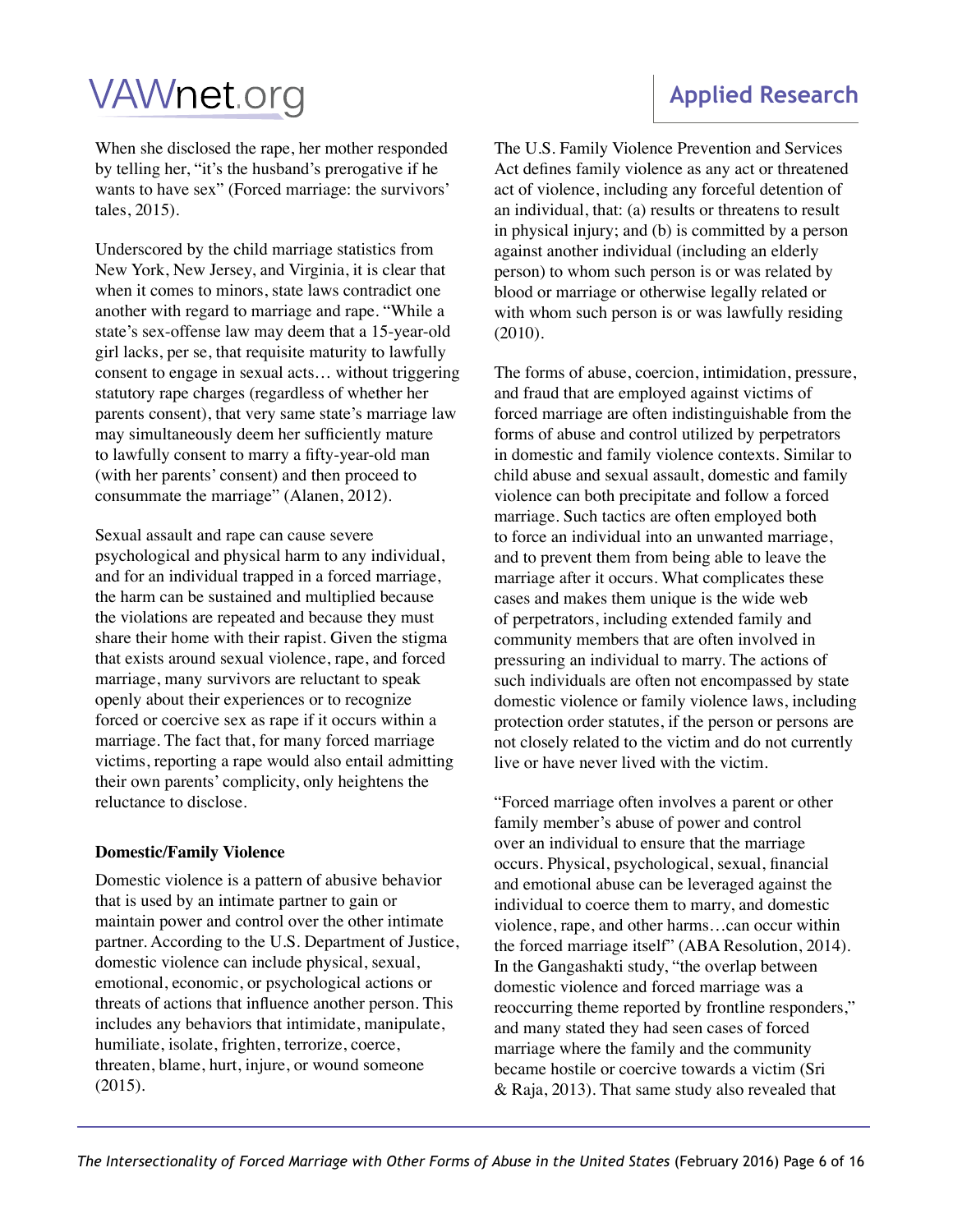encountered.

once married, individuals may face multiple levels of victimization and various forms of abuse including domestic violence, sexual abuse, and physical violence. Of the 524 individuals who were surveyed, approximately half reported coming across domestic violence (54%), including emotional violence (55%) and physical violence (51%), and almost one-third (35%) of respondents reported that financial and economic abuse was present in the cases they had

Sauti Yetu came to a similar conclusion in their study, noting that "the coercion and power dynamics of early and forced marriage are also similar to those of domestic violence or other forms of violence against women and girls" (Bangura, Tran, & Schermerhorm, 2012). Researchers at the John Jay College of Criminal Justice found that families imposed marital choices on their children "through coercion, emotional abuse, psychological pressure, kidnapping, trickery, physical violence or the threat of violence…" (Anthony Marcus, et al., 2014).

The Tahirih Justice Center survey also revealed troubling and complex domestic and family violence dynamics in many forced marriage situations. Respondents to the survey indicated that victims they had encountered were subjected to multiple, and sometimes severe, forms of force, fraud, or coercion. The following were identified as very commonly used or threatened against victims:

- emotional blackmail (e.g., a parent threatens self-harm or asserts that the family's or individual's reputation will be ruined if they resist the marriage);
- isolation tactics (e.g., the family severely limits the individual's social contacts or ability to leave the home, or the individual is not allowed to go to school);
- social ostracization (e.g., threatening that the individual will be an outcast in their community);
- economic threats (e.g., the family threatens to kick the individual out of the house or withdraw financial support); and/or

• threats of physical violence (this includes threats against the victims, others they care about, and those trying to help them).

Respondents also provided information on less common - but still not rare - tactics used or threatened against forced marriage victims including immigration related threats, deception and tricking, death threats, kidnapping/forcing the individual to travel abroad, and holding the individual hostage or physically restrained. Cases involving serious bodily injury to the victim, situations where food or medical care was withheld, as well as instances where a marriage certificate was forged were also reported. In addition, a few respondents had encountered cases where the victim was drugged/incapacitated or threatened with having their children taken away (Tahirih Justice Center, 2011).

While the family violence definition provided by the Family Violence Prevention and Services Act is relatively broad, resources such as funding for shelters and hotlines under the Act continue to focus on prior physical injury rather than extreme coercion, fraud, manipulation, or threats of future harm. Similarly, while the Violence Against Women Act contains some definitions and provisions that enable programs to help a broader range of victims, it expressly and repeatedly directs the vast majority of its programs and funding to victims of "domestic violence, sexual assault, dating violence, and stalking." Other laws at the federal and state levels to protect and serve victims of domestic and family violence have similar definition and purpose limitations. Unless agencies and advocates alike recognize forced marriage as a form of violence against women in its own right and see the similarities and intersections between domestic violence, family violence, and forced marriage, those facing this serious form of harm will continue to fall through the cracks and find themselves just out of reach of the resources and expert service providers that could assist them.

### **Stalking**

While legal definitions of stalking vary from one jurisdiction to another, the federal Violence Against

### **Applied Research**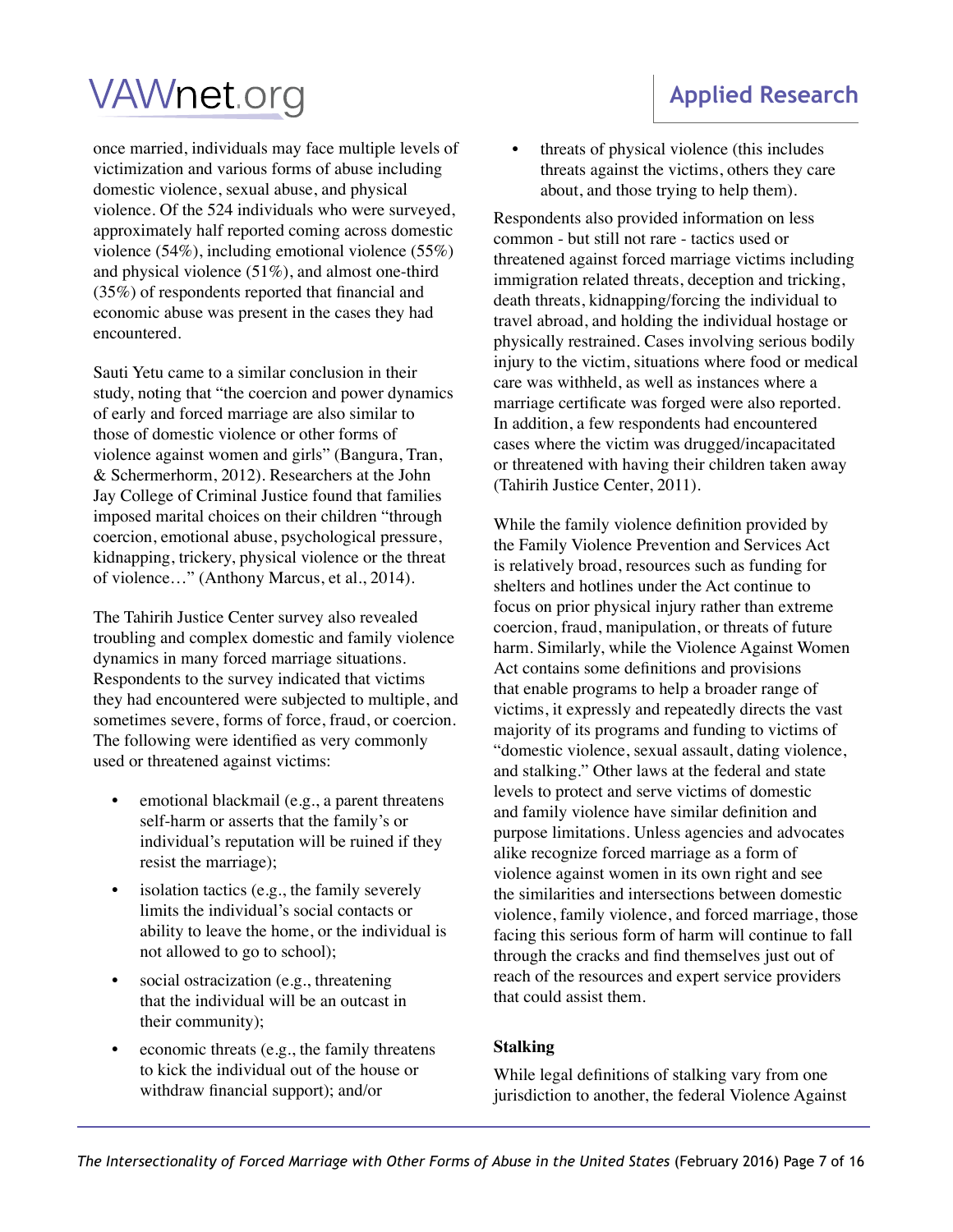Women Act defines stalking as conduct with the intent to kill, injure, harass, or intimidate another person which results in reasonable fear of death or serious bodily injury to themselves, an immediate family member, spouse or intimate partner or causes, attempts to cause, or would be reasonably expected to cause substantial emotional distress. The definition also includes conduct with the intent to place under surveillance with intent to kill, injure, harass, or intimidate another person, using the mail, any interactive computer service or electronic communication service or electronic communication system of interstate commerce (US Code §2261A, 2013). Stalking behaviors can include:

- Following an individual or being present wherever they are;
- Sending unwanted gifts, letters, cards, or emails;
- Monitoring of phone calls or computer use;
- Using technology to track an individual's whereabouts;
- Driving by or hanging out at an individual's home, school, or work;
- Contacting friends, family, neighbors or co-workers to find out information about an individual; and/or
- Posting information or spreading rumors on the internet, in a public place, or by word of mouth (Victims of Crime, 2012).

In a forced marriage situation, family members may use stalking behaviors such as monitoring a victim's actions, relationships, and whereabouts as a tool of power and control and to create a severe sense of isolation and hopelessness. Nearly a quarter of those respondents to the Tahirih Justice Center survey who provided information on tactics reported that victims had been stalked by family members, and 106 respondents reported victims were subjected to isolation by perpetrators (Tahirih Justice Center, 2011). "Families may employ a wide range of tactics to force the marriages to occur…including restricting or monitoring movements or communications, or preventing an individual from going to school or work" (ABA Resolution, 2014).

### This kind of "family and community surveillance" can occur before a woman is forced into marriage as a way to make her feel she has no safe way to resist or seek help, and leaving her with the sense that "there may be no alternative but to submit to [her] families' wishes regarding marriage" (Sri & Raja, 2013). Stalking often continues following the marriage in order to restrict the survivor's independent mobility and privacy, again with the intent of limiting her ability seek help. Even if a survivor manages to escape a forced marriage, the same networks of perpetrators and co-conspirators can continue to stalk her and locate her whereabouts in order to harass, manipulate, intimidate and, on

rare occasions, enact retribution.

Stalking can be a difficult type of harm for a survivor to name when the perpetrators are her family and community members and the behaviors are commonly accepted. It can likewise be challenging for service providers who are attuned to stranger or former intimate partner stalking to detect. An individual may often naturally find herself in close proximity to family and community members who are taking advantage of that proximity to monitor and control her personal interactions, communication, and movement. Certain behaviors such as a parent, sibling, or spouse accompanying an individual to their doctors' appointments or regularly stopping by their place of work may appear to be caring, rather than controlling, at first glance. However, the "power of consistent isolation is underestimated and becomes a significant enabler of forced marriage. Restricting the movement of the victim, carefully controlling who he/she interacts with, enforcing early curfews and minimal interaction with the outside world ensures a lack of awareness" (Sri & Raja, 2013). This lack of awareness and in some cases, family-instilled fear and distrust of outside resources, combined with an extremely restricted ability to build a network of personal support outside the family or community, creates a fear in the survivor that resisting the forced marriage and leaving home may lead to a worse outcome than submission.

Stalkers are also increasingly misusing a variety of telephone, surveillance, and computer technologies

### **Applied Research**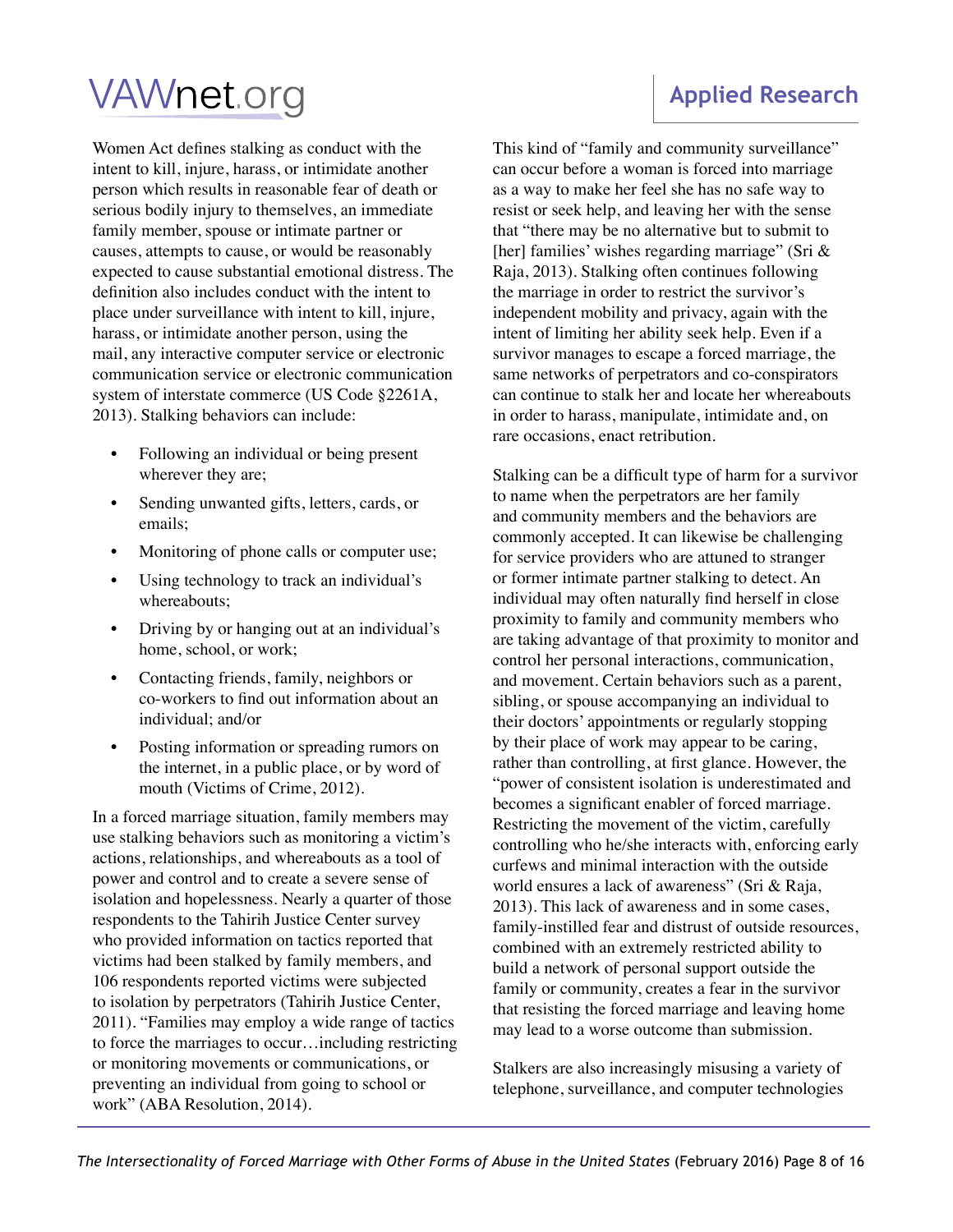### **Applied Research**

## **VAWnet.org**

to harass, intimidate, coerce, and monitor individuals (NNEDV High Tech Stalking, 2009). Likewise, technology is increasingly being used to monitor the communications of forced marriage victims, track their whereabouts, and harass them in order to cause emotional distress and reinforce the fear that any act of help-seeking in regards to the forced marriage – whether it is a phone call to a local domestic violence agency that is discovered on a survivor's phone, a clandestine meeting at a school counselor's office that is witnessed by a sibling at school, or an email to a co-worker disclosing her circumstances -- will be discovered. The fear of retribution upon being caught seeking help can be paralyzing, and mean that even if a victim reaches out, she may only feel able to do so once. Respondents to the Gangashakti survey reported that "the fear of being disowned, beaten, and being ostracized by their families was reported as influencing their [survivor's] decision to cope with a forced marriage." The authors also noted that respondents observed "a willingness among some individuals to forgo individual choice and control over their own life…even in cases where it results in living with abuse" (Sri and Raja, 2013).

Those who make the choice to resist or leave a forced marriage often face a barrage of messages via email, social media, text message, and voicemail ranging from pleading and apologetic to threatening and belligerent. Gifts and letters may be sent to their workplace or new residence in an effort to persuade them to return or as a threatening reminder that their perpetrators continue to know where they are and could reach them at any time. These forms of stalking can cause a great deal of emotional distress and can often wear down a survivor to the point where she feels she has no choice but to return home to submit to the marriage

#### **Female Genital Mutilation/Cutting**

The World Health Organization (2014) defines female genital mutilation/cutting (FGM/C) as "all procedures that involve partial or total removal of the external female genitalia, or other injury to the female genital organs for non-medical reasons" and classifies FGM/C into four major types:

- Type One (Clitoridectomy) partial or total removal of the clitoris and/or the prepuce;
- Type Two (Excision) partial or total removal of the clitoris and the labia minora;
- Type Three (Infibulation) narrowing of the vaginal opening through the creation of a covering seal, which is formed by cutting and repositioning the inner or outer labia, with or without removal of the clitoris:
- Type IV all other harmful procedures to the female genitalia for non-medical purposes, for example: pricking, piercing, incising, scraping and cauterization.

These procedures have no health benefits, and the United Nations and the World Health Organization recognize FGM/C as a human rights violation. FGM/C is usually done at a young age, from infancy through young adolescence. However it can take place at any age, and individuals may be at risk of FGM/C before or after a marriage.

FGM/C is practiced worldwide including many countries in Africa, the Middle East and Asia, as well as many communities in North America, Europe and Australia (UNICEF, 2013). Recent research estimates that over 500,000 individuals living in the United States have undergone or are at risk of FGM/C (Population Reference Bureau, 2015).

In 1996, Congress enacted legislation criminalizing the performance of female genital mutilation in the United States on anyone under 18 and made the act punishable by 5 years in prison (Title 18 §116). In January 2013, President Barack Obama signed the "Transport for Female Genital Mutilation" Act, criminalizing the transport of girls abroad for the purposes of FGM, a practice commonly referred to as "vacation cutting" (Sanctuary for Families, 2013). In addition, 26 states have laws prohibiting FGM/C, 7 of which have provisions specifically addressing "vacation cutting" (Equality Now Factsheet, 2015).

While not all individuals who face forced marriage are also at risk of FGM/C, forced marriage can at times both necessitate and guarantee imminent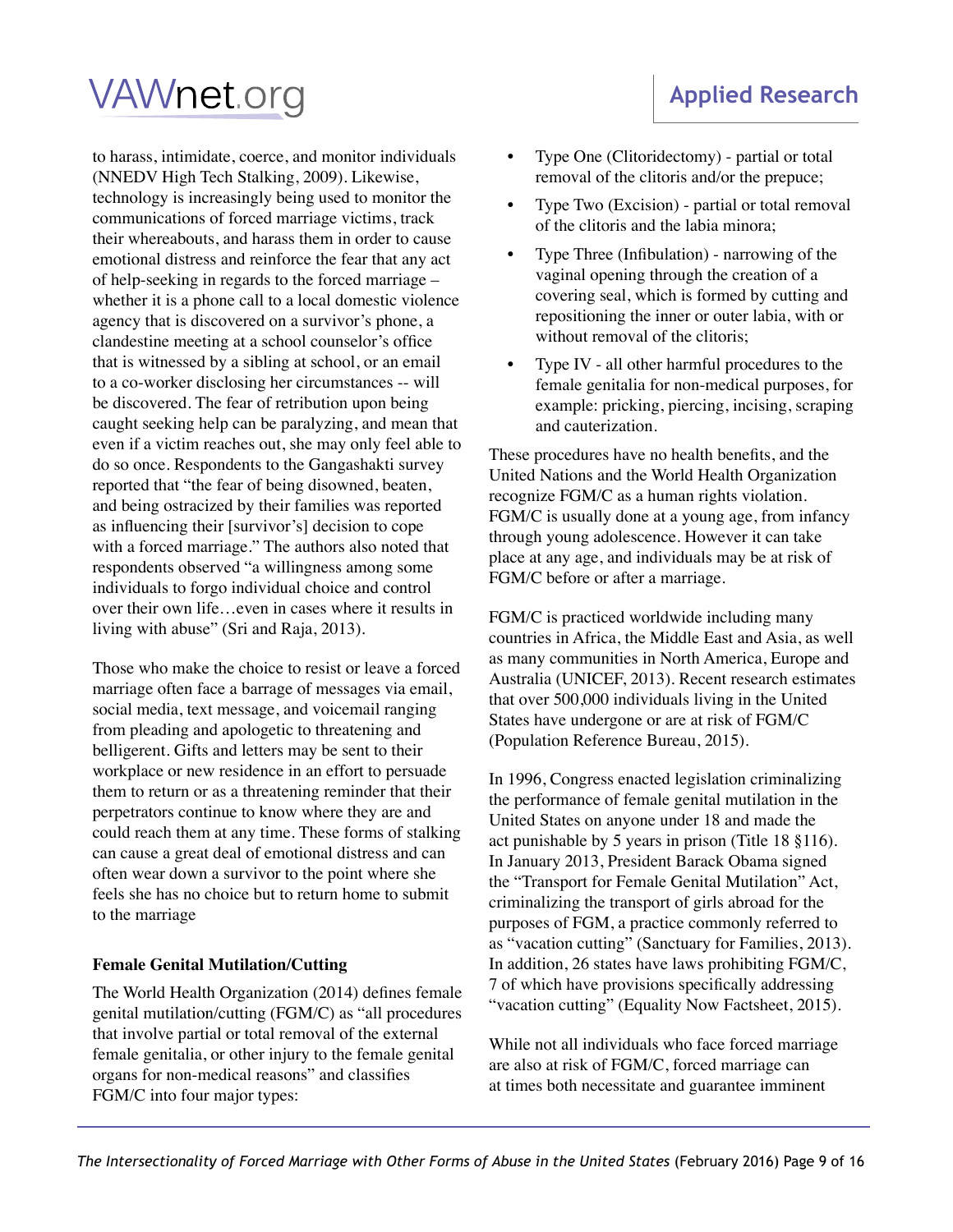FGM/C, and a survivor of forced marriage may have already experienced FGM/C in her lifetime.

There is admittedly little statistical data or research on the topic of FGM/C in a U.S. context. Researchers at Westat who conducted an exploratory study on measurement methods used to track incidents of honor violence in the United States noted that "it was particularly challenging to identify cases of female genital mutilation in the United States, most likely because the practice is highly secretive and may involve 'vacation cutting'…" (Helba, Bernstein, Mariel, Leonard, & Bauer, 2014).

Internationally focused research on FGM/C is much more widely available. According to the World Health Organization (2014), in many contexts FGM/C is considered necessary to prepare a girl for marriage. This analysis can be applicable in our context as "typically, girls in the U.S. are most affected by FGM if they are part of a community originally from a country where FGM is prevalent" and "the motivations underlying vacation cutting are largely similar to those used for FGM in the countries to which girls are sent" (Pyati & De Palma, 2013).

The UK's Forced Marriage Unit guidelines make specific mention of FGM/C, noting that "in certain communities, it is considered important that women undergo female genital mutilation (FGM) before being able to marry – usually this will be performed during childhood, but there have been reports of young girls or young women undergoing FGM just before a forced marriage" (Forced Marriage Unit, 2014). In addition, the results of a CREATE Youth-Net Project study in London, Lisbon, and Amsterdam found that "several respondents drew links between forced marriage and FGM, explaining how these practices often go hand in hand" (Hemmings  $&$ Kadija, 2013). Another UK based study found that among the forced marriage survivors they interviewed, "there were several cases where the threat of forced marriage was identified as being, of itself, part of a pattern of wider abuse that they experienced (including female genital cutting)" (Forced Marriage in the UK, 2009).

### **Human Trafficking**

The Trafficking Victims Protection Act (2008) defines severe forms of sex and labor trafficking as follows: "[when] a commercial sex act is induced by force, fraud, or coercion, or [when] the person induced to perform such an act has not attained 18 years of age; or the recruitment, harboring, transportation, provision, or obtaining of a person for labor or services, through the use of force, fraud, or coercion for the purpose of subjection to involuntary servitude, peonage, debt bondage, or slavery" (U.S. Department of State, 2015). This definition of sex trafficking, but not of labor trafficking, was incorporated into the Violence Against Women Act during reauthorization in 2013.

Even though forced sex within a forced marriage is not a "commercial sex act" as such, arguably "human trafficking" can describe some forced marriage cases. The forced sex within the marriage may be considered "services", and in fact, not only does Florida's human trafficking statute list "forced marriage" in the "services" definition, of the 8 states that have specific criminal laws against forced marriage, 2 of them codify that provision within their human trafficking statute. Elements of forced labor may also be present, particularly in cases of servile marriage. In some cases, a simpler understanding of human trafficking as the exploitation of another for personal gain, using force, fraud or coercion, can fit the facts of a forced marriage, such as when the driving motivation of the family is financial, to collect a bride price, dowry, or debt payment.

There is an ongoing conversation around abusive international marriages and human trafficking in the United States. According to advocates with Building Our Futures, abusive international marriages are defined as the practice of older men residing in the U.S. marrying underage girls from Asian countries (2015). What makes these marriages abusive are the large age differences between the spouses that can range from 20 to 70 years; men's duplicity in failing to reveal that they are already married in the U.S.; the fact that "first wives" in the US may be coerced into divorce; and the abuse and sexual victimization of the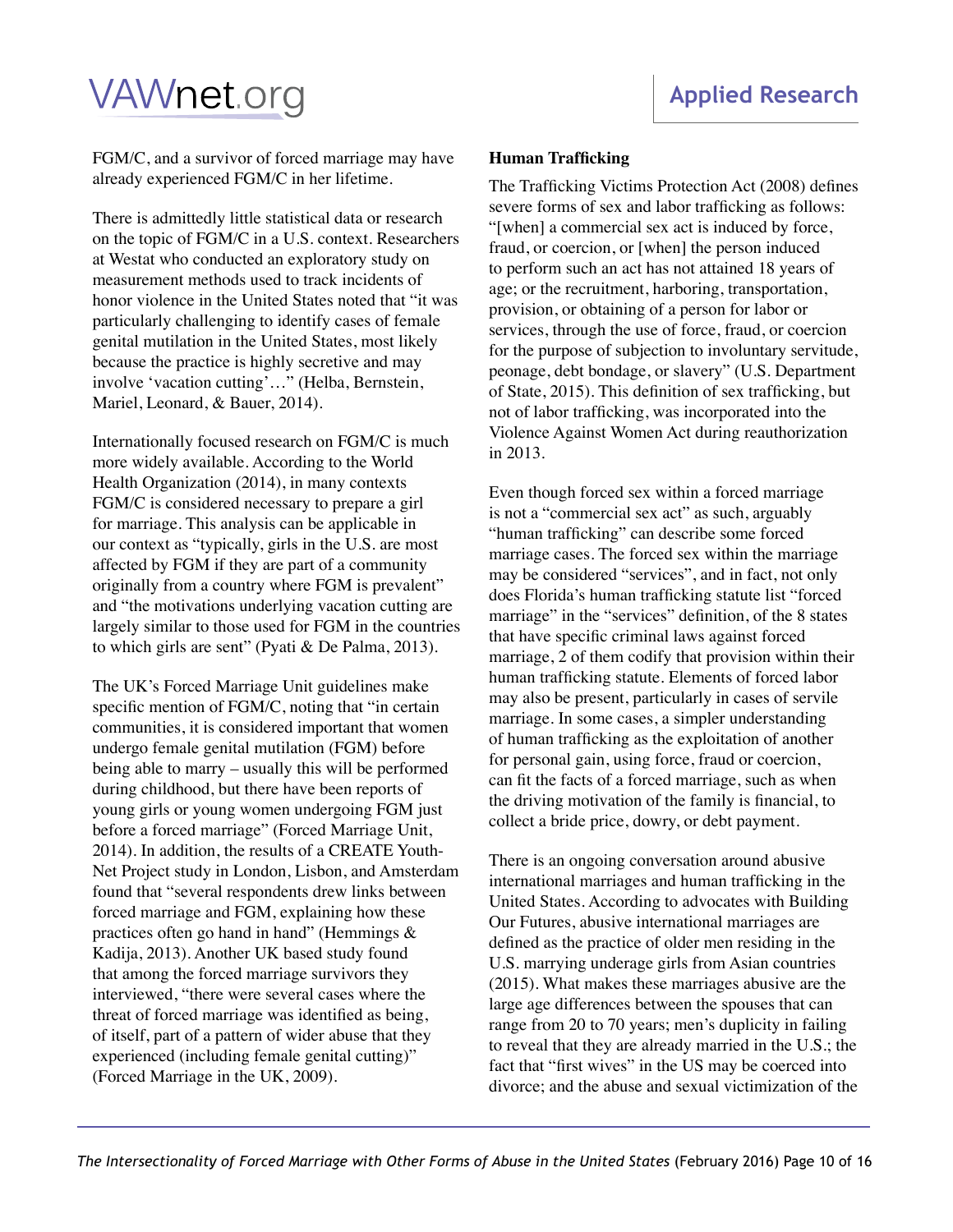young wives that occurs within the marriage (Dabby-Chinoy, 2012). However, advocates argue that even if such cases appear to contain elements of trafficking, an abusive international marriage would rarely satisfy all three components of the U.S. federal trafficking definition. Due to the fact that victims "believe they are coming as wives; their applications for fiancé visas would not satisfy the means of coercion; and husbands are not making money off of the sexual exploitation" of their young wives, advocates from Building our Future advise that it would be unlikely that the federal trafficking law would apply to these cases (Thao-Urabe, Vaj, Yang, & Thao, 2015).

Elsewhere in the world, advocates and policy makers have been working to understand and address the intersection of forced marriage and human trafficking. A report released by the Australian Institute of Criminology found that marriage and partner migration have been used to facilitate the trafficking of people into Australia. Lyneham & Richards (2014) conclude that this suggests the existence of a separate category of human trafficking, one in which the exploitation element is neither exclusively labor related nor sexual but "the exploitation of the very personhood of the individual victim/survivor", through the individual's:

- labor (in the form of domestic servitude, forced labor outside the home, or both);
- body (in the form of sexual servitude to their intimate partner and/or lack of control over childbearing); and
- self (in the form of loss of freedom and psychological bondage).

In February 2013, amendments were made to the Australian Criminal Code that expanded the definition of human trafficking, and introduced a spectrum of slavery and related offenses in order to ensure that the broadest range of exploitative behavior was captured and criminalized. "Specifically, the amendments introduced new offences around forced marriage and amended the existing definitions to capture servile marriage… which involves a person being sold, transferred or inherited into marriage as a condition similar to slavery" (Lyneham, 2013).

In Canada, advocates with the South Asian Women's Centre released a guide, Forced Marriage as a Form of Human Trafficking, which is aimed at "helping service providers understand the intricacies around forced marriage and human trafficking in the South Asian context" (Anis, Kanagasabapathy, & Arora, 2014). The authors describe the distinct feature of this issue as "the commodification of women through the legal means of 'marriage'" and describe that the intersection of forced marriage and human trafficking can be understood as "cases of forced marriage in which the elements of the crime of trafficking are... evident, and in which coercion is a facet of forced marriage…" Ultimately, the definition offered by the South Asian Women's Centre is as follows: "A forced marriage is a form of human trafficking when forced marriage is used to traffic a person across borders and where that person faces exploitation; there is a fear of leaving the relationship because of potential harm to self and/or loved ones; the spouse or spouse's family have control of the survivor's identity documents; and economic exploitation is apparent, including dowry and/or exchange of favours" (South Asian Women's Centre, 2012).

In the UK context, advocates have observed individuals being forced into marriages to maintain family ties, improve a family's economic position both in the UK and abroad, and in order for spouses to gain permanent residence in the UK (Child Trafficking for Forced Marriage, 2008). Advocates in the UK have noted that when a girl under the age of 18 is forced to marry a British man abroad and then brought to the UK, their marriage may be characterized by domestic and sexual servitude, physical and psychological violence and severe restrictions on the girl's movement. In some cases, too, a forced marriage is a family's strategy to secure a lifelong caregiver from abroad for someone with a physical or mental disability.

### **Conclusion**

Over the past five years, a more comprehensive picture of the nature and scope of forced marriage in the United States has emerged. We now know that many survivors of forced marriage have experienced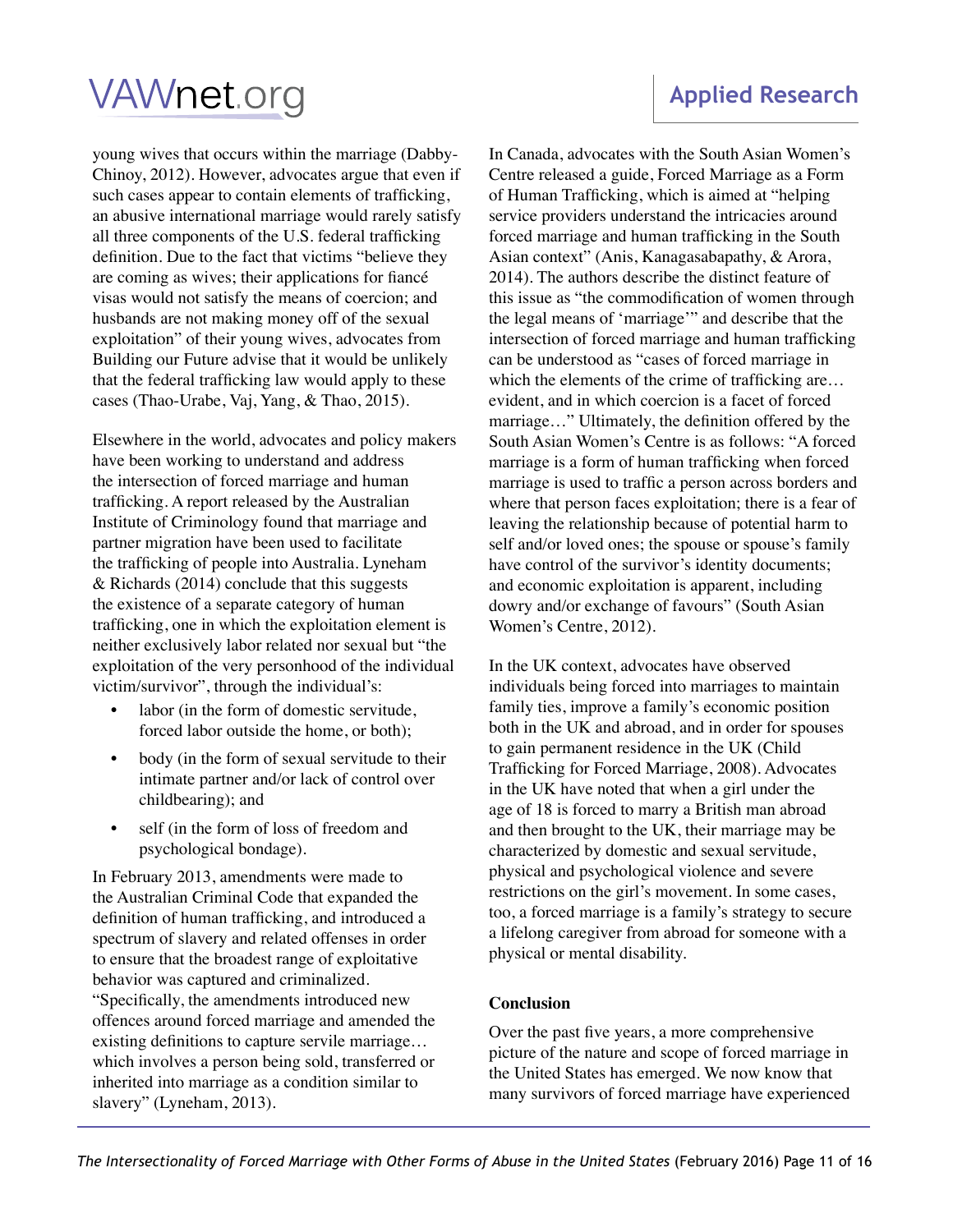### **Applied Research**

# **VAWnet**.org

harm that is overlapping with other forms of violence and yet unique enough to require additional skills and awareness from service providers and others in a position to assist. Those already working with survivors of violence may have unidentified victims of forced marriage in their caseloads right now. Simply asking an individual to say more about how they got married can be a non-judgmental conversation starter. Given how common it is for survivors to have known other family or community members who have experienced forced marriage, asking how marriage tends to happen in their family or community can also be a gentle way to open the door to a fuller conversation about a survivor's marriage and trauma history.

It is also critical that shelter staff and supervisors understand that a forced marriage survivor typically does not have the same safety net of friends, community, and family to fall back on. She may require flexibility around how long she can remain in shelter with access to critical services in order to rebuild financially and to feel safe and empowered to chart a new course for her life and redefine her relationships with her family and community on her own terms.

Often another essential aspect of the healing process for forced marriage survivors is lifting the weight of feeling alone—alone in their trauma, but also alone in having rejected the violence and facing all of the loss which resulted from that. While support groups offer one avenue for sharing and rebuilding, not all survivors find comfort in a setting where they feel exposed. Books which highlight survivor stories can be a powerful resource for advocates to share with clients as they work to find strength and rebuild community. A few of the available options include

*Shame* by Jasvinder Sanghera, *Written in the Stars* by Aisha Saeed, *The Witness Wore Red* by Rebecca Musser, *Secrets of the Henna Girl* by Sufia Ahmed, and *Heartbeats: The Izzat Project*.

It is also clear that current laws and policies are inadequate to address the unique challenges associated with forced marriage. The Tahirih Justice Center along with other advocates, experts, and survivors have urged the U.S. government to dedicate funding for forced marriage-specific resources and programs, implement safeguards in federal immigration laws for marriage-based visas, and to ensure that criminal justice options are available to forced marriage victims. Furthermore, advocates are urging state governments to ensure access to civil protection orders for forced marriage victims and to strengthen state laws on the age of consent to marry.

Across the U.S. there are service providers and advocates with skills and expertise that can and should be tapped to serve the complex needs of forced marriage survivors and provide them with a desperately needed safety net. There are also laws, policies, and programs that can and should be improved and expanded to ensure protections are available for victims. We must all continue to draw connections in our work and to push for an expanded definition of violence against women that recognizes all survivors and provides them resources and tools to demand and achieve the safety they deserve.

For more resources, including a "forced marriage 101" training webinar for service providers and advocates, a publication and online training library, as well as expert technical assistance, please visit www. preventforcedmarriage.org or contact the Forced Marriage Initiative at the Tahirih Justice Center.

**Distribution Rights:** This Applied Research paper and In Brief may be reprinted in its entirety or excerpted with proper acknowledgement to the author(s) and VAWnet (www.vawnet.org), but may not be altered or sold for profit.

**Suggested Citation:** Casey Swegman , Tahirih Justice Center Forced Marriage Initiative (2016). *The Intersectionality of Forced Marriage with Other Forms of Abuse in the United States*. Harrisburg, PA: VAWnet, a project of the National Resource Center on Domestic Violence. Retrieved from: http://www.vawnet.org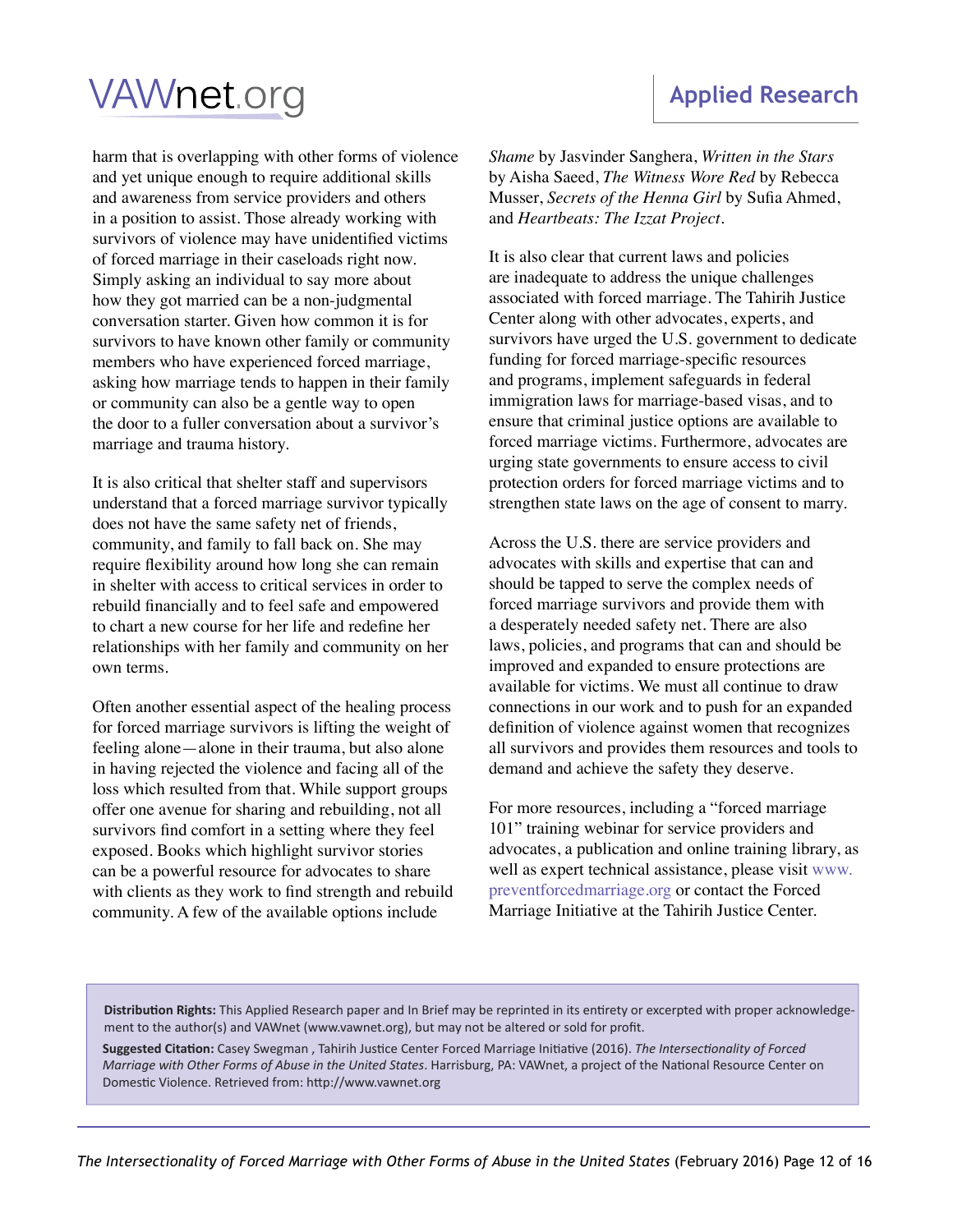#### **References**

Alanen, J. (2012). Shattering the Silence Surrounding Forced and Early Marriage in the United States. Children's Legal Rights Journal, Vol. 32, No. 2.

American Bar Association (2014). Commission on Domestic and Sexual Violence: Report to House of Delegates. Retrieved from [http://www.americanbar.](http://www.americanbar.org/content/dam/aba/administrative/house_of_delegates/resolutions/2014_hod_annual_meeting_112b.authcheckdam.pdf) [org/content/dam/aba/administrative/house\\_of\\_del](http://www.americanbar.org/content/dam/aba/administrative/house_of_delegates/resolutions/2014_hod_annual_meeting_112b.authcheckdam.pdf)egates/resolutions/2014 hod annual meeting 112b. [authcheckdam.pdf](http://www.americanbar.org/content/dam/aba/administrative/house_of_delegates/resolutions/2014_hod_annual_meeting_112b.authcheckdam.pdf)

Anis, M., Kanagasabapathy, M., & Arora, M. (2014). Forced Marriage as a Form of Human Trafficking. Retrieved from [http://www.sawc.org/wp-content/](http://www.sawc.org/wp-content/uploads/2015/04/Forced-Marriage-as-a-Form-of-Human-Trafficking-Resource-Guide.pdf) [uploads/2015/04/Forced-Marriage-as-a-Form-of-](http://www.sawc.org/wp-content/uploads/2015/04/Forced-Marriage-as-a-Form-of-Human-Trafficking-Resource-Guide.pdf)[Human-Trafficking-Resource-Guide.pdf](http://www.sawc.org/wp-content/uploads/2015/04/Forced-Marriage-as-a-Form-of-Human-Trafficking-Resource-Guide.pdf)

Anis, M., Konanur, S., & Mattoo, D. (2013). Who. If. When to Marry: The Incidence of Forced Marriage in Ontario. Retrieved from [http://www.salc.](http://www.salc.on.ca/SALCO%20-%20Who,%20If,%20When%20to%20Marry%20%20-The%20Incidence%20of%20Forced%20Marriage%20in%20Ontario%20(Sep%202013).pdf) [on.ca/SALCO%20-%20Who,%20If,%20When%20](http://www.salc.on.ca/SALCO%20-%20Who,%20If,%20When%20to%20Marry%20%20-The%20Incidence%20of%20Forced%20Marriage%20in%20Ontario%20(Sep%202013).pdf) [to%20Marry%20%20-The%20Incidence%20of%20](http://www.salc.on.ca/SALCO%20-%20Who,%20If,%20When%20to%20Marry%20%20-The%20Incidence%20of%20Forced%20Marriage%20in%20Ontario%20(Sep%202013).pdf) [Forced%20Marriage%20in%20Ontario%20\(Sep%20](http://www.salc.on.ca/SALCO%20-%20Who,%20If,%20When%20to%20Marry%20%20-The%20Incidence%20of%20Forced%20Marriage%20in%20Ontario%20(Sep%202013).pdf) [2013\).pdf](http://www.salc.on.ca/SALCO%20-%20Who,%20If,%20When%20to%20Marry%20%20-The%20Incidence%20of%20Forced%20Marriage%20in%20Ontario%20(Sep%202013).pdf)

Bangura, R., Tran, T., & Schermerhorm, K. (2012). A Closer Look at Forced and Early Marriage in African Immigrant Communities in New York City. Retrieved from <http://www.sautiyetu.org/resources-publications>

Brink. S. (2015). The Truth Behind The Suicide Statistic For Older Teen Girls. NPR. Retrieved from [http://www.npr.org/sections/goatsandso](http://www.npr.org/sections/goatsandsoda/2015/06/02/409731413/suicide-no-1-cause-of-death-for-older-teen-girls)[da/2015/06/02/409731413/suicide-no-1-cause-of](http://www.npr.org/sections/goatsandsoda/2015/06/02/409731413/suicide-no-1-cause-of-death-for-older-teen-girls)[death-for-older-teen-girls](http://www.npr.org/sections/goatsandsoda/2015/06/02/409731413/suicide-no-1-cause-of-death-for-older-teen-girls)

Child Welfare Information Gateway. Definitions of Child Abuse and Neglect in Federal Law. Retrieved from [https://www.childwelfare.gov/topics/can/defin](https://www.childwelfare.gov/topics/can/defining/federal/)[ing/federal/](https://www.childwelfare.gov/topics/can/defining/federal/)

Children's Legal Centre. Forced Marriage. Retrieved from [http://www.protectingchildren.org.uk/cp-topics/](http://www.protectingchildren.org.uk/cp-topics/cultural-themes/forced-marriage/) [cultural-themes/forced-marriage/](http://www.protectingchildren.org.uk/cp-topics/cultural-themes/forced-marriage/)

Dabby-Chinoy, C. (2012). Abusive International Marriages: Hmong Advocates Organizing in Wisconsin. Retrieved from [http://www.api-gbv.org/files/Abusive.](http://www.api-gbv.org/files/Abusive.International.Marriages_APIIDV_4.2013.pdf) [International.Marriages\\_APIIDV\\_4.2013.pdf](http://www.api-gbv.org/files/Abusive.International.Marriages_APIIDV_4.2013.pdf)

End Child Prostitution, Pornography and the Trafficking of Children. (2008). Child Trafficking for Forced Marriage. Retrieved from [http://www.ecpat.org.uk/](http://www.ecpat.org.uk/sites/default/files/forced_marriage_ecpat_uk_wise.pdf) [sites/default/files/forced\\_marriage\\_ecpat\\_uk\\_wise.](http://www.ecpat.org.uk/sites/default/files/forced_marriage_ecpat_uk_wise.pdf) [pdf](http://www.ecpat.org.uk/sites/default/files/forced_marriage_ecpat_uk_wise.pdf)

Equality Now (2014). Equality Now Factsheet: Female Genital Mutilation (FGM) in the United States. Retrieved from [http://www.equalitynow.org/sites/](http://www.equalitynow.org/sites/default/files/EN_FAQ_FGM_in_US.pdf) [default/files/EN\\_FAQ\\_FGM\\_in\\_US.pd](http://www.equalitynow.org/sites/default/files/EN_FAQ_FGM_in_US.pdf)f

Equality Now (2015). FGM in the United States. Retrieved from [http://www.equalitynow.org/info](http://www.equalitynow.org/infographic_fgm_in_us)graphic fgm in us

Glosser, A., Gardiner, A., & Fishman, M. (2004). Statutory Rape: A Guide to State Laws and Reporting Requirements. Retrieved from [https://aspe.hhs.gov/](https://aspe.hhs.gov/sites/default/files/pdf/75531/report.pdf) [sites/default/files/pdf/75531/report.pdf](https://aspe.hhs.gov/sites/default/files/pdf/75531/report.pdf)

Helba, C., Bernstein, M., Leonard, M., & Bauer, E. (2014). Report on Exploratory Study into Honor Violence Measurement Methods. Retrieved from [https://](https://www.ncjrs.gov/pdffiles1/bjs/grants/248879.pdf) [www.ncjrs.gov/pdffiles1/bjs/grants/248879.pdf](https://www.ncjrs.gov/pdffiles1/bjs/grants/248879.pdf)

Hemmings, J., & Khalifa, S. (2013). I carry the Name of my Parents': Young People's Reflections on FGM and Forced Marriage. Retrieved from [http://www.](http://www.forwarduk.org.uk/wp-content/uploads/2014/12/CREATE-PEER-Report-Final-28.11.13.pdf) [forwarduk.org.uk/wp-content/uploads/2014/12/CRE-](http://www.forwarduk.org.uk/wp-content/uploads/2014/12/CREATE-PEER-Report-Final-28.11.13.pdf)[ATE-PEER-Report-Final-28.11.13.pdf](http://www.forwarduk.org.uk/wp-content/uploads/2014/12/CREATE-PEER-Report-Final-28.11.13.pdf)

HM Government (2014). Multi-agency practice guidelines: Handling cases of Forced Marriage. Retrieved from [https://www.gov.uk/government/up](https://www.gov.uk/government/uploads/system/uploads/attachment_data/file/322307/HMG_MULTI_AGENCY_PRACTICE_GUIDELINES_v1_180614_FINAL.pdf)[loads/system/uploads/attachment\\_data/file/322307/](https://www.gov.uk/government/uploads/system/uploads/attachment_data/file/322307/HMG_MULTI_AGENCY_PRACTICE_GUIDELINES_v1_180614_FINAL.pdf) [HMG\\_MULTI\\_AGENCY\\_PRACTICE\\_GUIDE](https://www.gov.uk/government/uploads/system/uploads/attachment_data/file/322307/HMG_MULTI_AGENCY_PRACTICE_GUIDELINES_v1_180614_FINAL.pdf)-[LINES\\_v1\\_180614\\_FINAL.pdf](https://www.gov.uk/government/uploads/system/uploads/attachment_data/file/322307/HMG_MULTI_AGENCY_PRACTICE_GUIDELINES_v1_180614_FINAL.pdf)

Howard, S. (2015). Forced marriage: the survivors' tales. The Telegraph. Retrieved from [http://www.tele](http://www.telegraph.co.uk/women/womens-life/10909788/Forced-marriage-the-survivors-tales.html)[graph.co.uk/women/womens-life/10909788/Forced](http://www.telegraph.co.uk/women/womens-life/10909788/Forced-marriage-the-survivors-tales.html)[marriage-the-survivors-tales.html](http://www.telegraph.co.uk/women/womens-life/10909788/Forced-marriage-the-survivors-tales.html)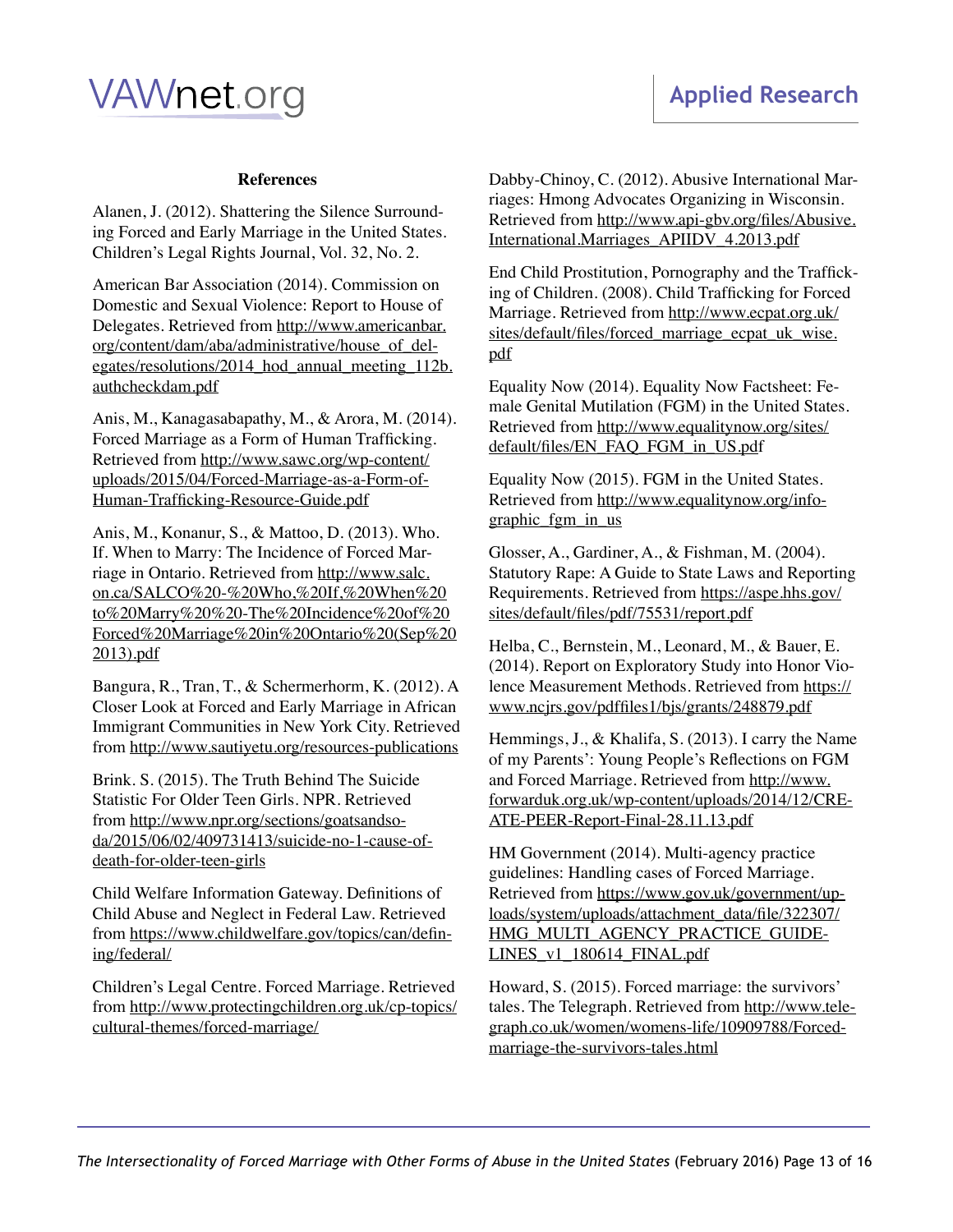Karma Nirvana (2008). Survivors of Honour Based Violence & Forced Marriage in the UK. Retrieved from [http://www.karmanirvana.org.uk/wp-content/up](http://www.karmanirvana.org.uk/wp-content/uploads/2013/07/Survivors-of-HBV-FM-Aug-2008.pdf)[loads/2013/07/Survivors-of-HBV-FM-Aug-2008.pdf](http://www.karmanirvana.org.uk/wp-content/uploads/2013/07/Survivors-of-HBV-FM-Aug-2008.pdf)

Le Strat, Y., Dubertret, C., & Le Foll, B. (2011). Child Marriage in the United States and Its Association With Mental Health in Women. Pediatrics, 128 (3), 524- 530.

Lyneham, S., & Richards, K. (2014). Human Trafficking involving Marriage and Partner Migration into Australia. Retrieved from [http://www.aic.gov.au/me](http://www.aic.gov.au/media_library/publications/rpp/124/rpp124.pdf)[dia\\_library/publications/rpp/124/rpp124.pdf](http://www.aic.gov.au/media_library/publications/rpp/124/rpp124.pdf)

Marcus, A., Begum, P., Henninger, A., Alsabahi, L., Hanna, E., Robbings-Stathas, L., & Curtis, R. (2014). Is Forced Marriage a Problem in the United States? Retrieved from [http://snrg-nyc.org/wp-content/up](http://snrg-nyc.org/wp-content/uploads/2014/07/forced-marriage-working-paper.pdf)[loads/2014/07/forced-marriage-working-paper.pdf](http://snrg-nyc.org/wp-content/uploads/2014/07/forced-marriage-working-paper.pdf)

Mather, M., & Feldman-Jacobs, C. (2015). Women and Girls at Risk of Female Genital Mutilation/Cutting in the United States. Retrieved from [http://www.](http://www.prb.org/Publications/Articles/2015/us-fgmc.aspx) [prb.org/Publications/Articles/2015/us-fgmc.aspx](http://www.prb.org/Publications/Articles/2015/us-fgmc.aspx)

National Network to End Domestic Violence (2009). High-Tech Stalking. Retrieved from [http://nnedv.org/](http://nnedv.org/downloads/SafetyNet/OVW/NNEDV_HighTechStalking_Tipsheet_2010.pdf) [downloads/SafetyNet/OVW/NNEDV\\_HighTechStalk](http://nnedv.org/downloads/SafetyNet/OVW/NNEDV_HighTechStalking_Tipsheet_2010.pdf)[ing\\_Tipsheet\\_2010.pdf](http://nnedv.org/downloads/SafetyNet/OVW/NNEDV_HighTechStalking_Tipsheet_2010.pdf)

Refuge (2009). Forced Marriage in the UK: A scoping study on the experience of women from Middle Eastern and North East African Communities. Retrieved from [http://www.refuge.org.uk/files/1001-Forced-](http://www.refuge.org.uk/files/1001-Forced-Marriage-Middle-East-North-East-Africa.pdf)[Marriage-Middle-East-North-East-Africa.pdf](http://www.refuge.org.uk/files/1001-Forced-Marriage-Middle-East-North-East-Africa.pdf)

Reiss, F. (2015) America's Child Marriage Problem. New York Times. Retrieved from [http://www.nytimes.](http://www.nytimes.com/2015/10/14/opinion/americas-child-marriage-problem.html?_r=0) [com/2015/10/14/opinion/americas-child-marriage](http://www.nytimes.com/2015/10/14/opinion/americas-child-marriage-problem.html?_r=0)problem.html?  $r=0$ 

Roy, D. (2011). An Introduction to Forced marriage in the South Asian Community in the United States. Retrieved from [http://www.manavi.org/documents/](http://www.manavi.org/documents/Manavi_paper9_pass-6.26.12.pdf) [Manavi\\_paper9\\_pass-6.26.12.pdf](http://www.manavi.org/documents/Manavi_paper9_pass-6.26.12.pdf)

Pyati, A., & De Palma, C. (2013). Female Genital Mutilation in the United States: Protecting Girls and

Women in the U.S. from FGM and Vacation Cutting. Retrieved from [http://www.sanctuaryforfamilies.org/](http://www.sanctuaryforfamilies.org/wp-content/uploads/sites/18/2015/07/FGM-Report-March-2013.pdf) [wp-content/uploads/sites/18/2015/07/FGM-Report-](http://www.sanctuaryforfamilies.org/wp-content/uploads/sites/18/2015/07/FGM-Report-March-2013.pdf)[March-2013.pdf](http://www.sanctuaryforfamilies.org/wp-content/uploads/sites/18/2015/07/FGM-Report-March-2013.pdf)

South Asian Women's Centre (2012). Key information identifying Forced Marriage as a form of Human Trafficking. Retrieved from [http://www.sawc.org/wp](http://www.sawc.org/wp-content/uploads/2013/01/PART-B-SECTION-11-Brochure-2012-09-12.pdf)[content/uploads/2013/01/PART-B-SECTION-11-Bro](http://www.sawc.org/wp-content/uploads/2013/01/PART-B-SECTION-11-Brochure-2012-09-12.pdf)[chure-2012-09-12.pdf](http://www.sawc.org/wp-content/uploads/2013/01/PART-B-SECTION-11-Brochure-2012-09-12.pdf)

Sri, V., & Raja, D. (2013). Voices from the Frontline. Retrieved from [http://carrcenter.hks.harvard.edu/](http://carrcenter.hks.harvard.edu/files/carrcenter/files/vidyasri_voicesfromthefrontline.pdf?m=1406738934) [files/carrcenter/files/vidyasri\\_voicesfromthefrontline.](http://carrcenter.hks.harvard.edu/files/carrcenter/files/vidyasri_voicesfromthefrontline.pdf?m=1406738934) [pdf?m=1406738934](http://carrcenter.hks.harvard.edu/files/carrcenter/files/vidyasri_voicesfromthefrontline.pdf?m=1406738934)

Stalking Resource Center (2012). Stalking Information. Retrieved from [http://www.victimsofcrime.org/](http://www.victimsofcrime.org/our-programs/stalking-resource-center/stalking-information) [our-programs/stalking-resource-center/stalking-infor](http://www.victimsofcrime.org/our-programs/stalking-resource-center/stalking-information)[mation](http://www.victimsofcrime.org/our-programs/stalking-resource-center/stalking-information)

Tahirih Justice Center (2011). Forced Marriage in Immigrant Communities in the United States. Retrieved from [http://preventforcedmarriage.org/wp-content/](http://preventforcedmarriage.org/wp-content/uploads/2014/07/REPORT-Tahirih-Survey-on-Forced-Marriage-in-Immigrant-Communities-in-the-United-States-September-201151.pdf) [uploads/2014/07/REPORT-Tahirih-Survey-on-Forced-](http://preventforcedmarriage.org/wp-content/uploads/2014/07/REPORT-Tahirih-Survey-on-Forced-Marriage-in-Immigrant-Communities-in-the-United-States-September-201151.pdf)[Marriage-in-Immigrant-Communities-in-the-United-](http://preventforcedmarriage.org/wp-content/uploads/2014/07/REPORT-Tahirih-Survey-on-Forced-Marriage-in-Immigrant-Communities-in-the-United-States-September-201151.pdf)[States-September-201151.pdf](http://preventforcedmarriage.org/wp-content/uploads/2014/07/REPORT-Tahirih-Survey-on-Forced-Marriage-in-Immigrant-Communities-in-the-United-States-September-201151.pdf)

Tahirih Justice Center (2015). Child Marriage in America: Current Laws Are Failing to Protect Vulnerable Children and Teens. Retrieved from [http://www.](http://www.tahirih.org/news/child-marriage-happens-in-the-u-s-too/) [tahirih.org/news/child-marriage-happens-in-the-u-s](http://www.tahirih.org/news/child-marriage-happens-in-the-u-s-too/)[too/](http://www.tahirih.org/news/child-marriage-happens-in-the-u-s-too/)

Thao $\Box$ Urabe, B., Vaj, K., Yang, K., & Thao, P. (2015). On Topic: abusive international marriages, sex tourism, and trafficking. Retrieved from [http://www.bwjp.](http://www.bwjp.org/assets/documents/pdfs/on-topic.pdf) [org/assets/documents/pdfs/on-topic.pdf](http://www.bwjp.org/assets/documents/pdfs/on-topic.pdf)

U.S. Department of State (2008). Trafficking Victims Protection Reauthorization Act of 2008 (H.R. 7311). Retrieved from [http://www.state.gov/j/tip/](http://www.state.gov/j/tip/laws/113178.htm) [laws/113178.htm](http://www.state.gov/j/tip/laws/113178.htm)

UNICEF (2013). Female Genital Mutilation/Cutting: a statistical overview and exploration of the dynamics of change. Retrieved from [http://www.childinfo.org/](http://www.childinfo.org/files/FGCM_Lo_res.pdf) [files/FGCM\\_Lo\\_res.pdf](http://www.childinfo.org/files/FGCM_Lo_res.pdf)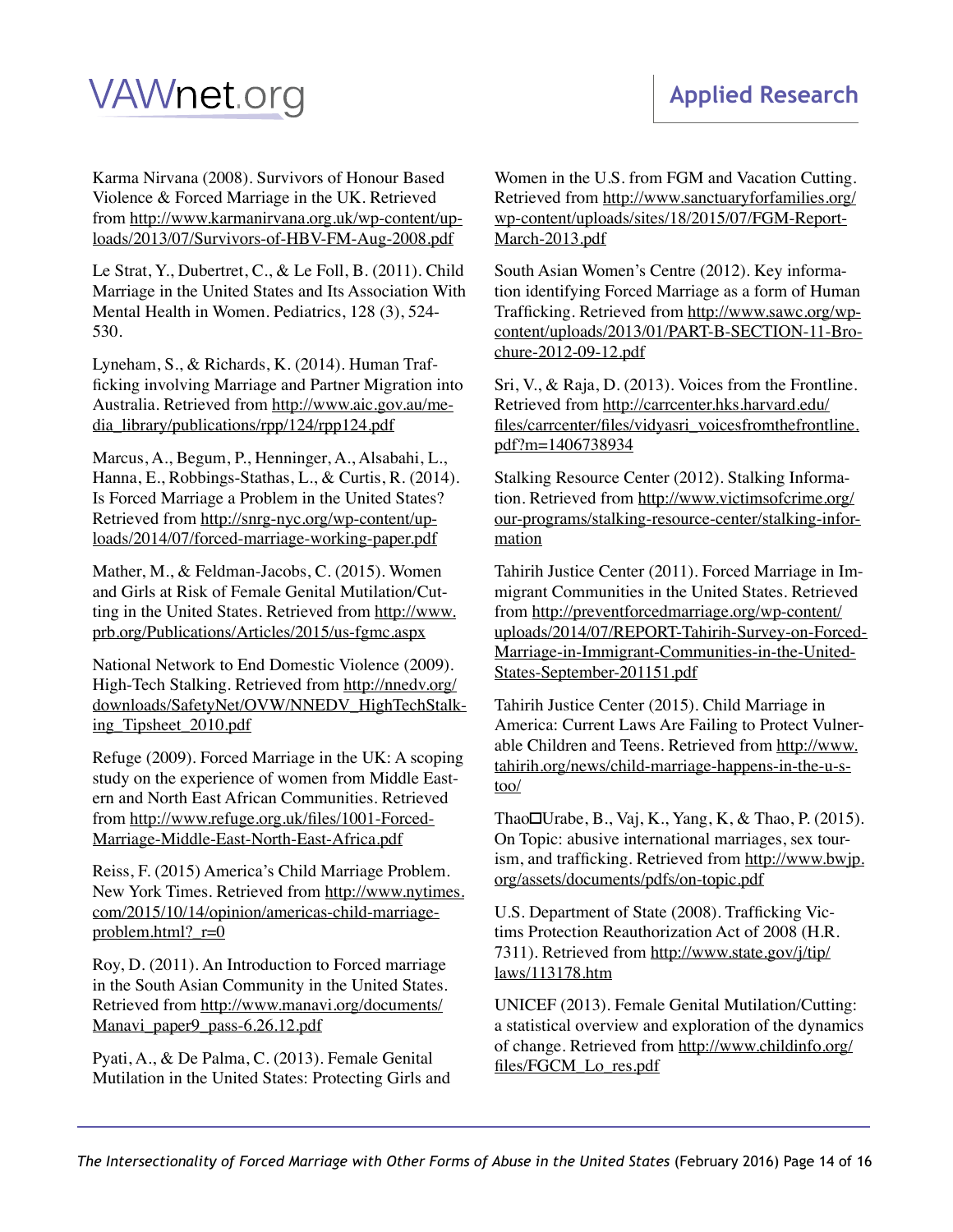U.S. Criminal Code and Procedure (2009). Title 18 §116. Retrieved from [http://www.gpo.gov/fdsys/](http://www.gpo.gov/fdsys/pkg/USCODE-2009-title18/html/USCODE-2009-title18.htm) [pkg/USCODE-2009-title18/html/USCODE-2009-ti](http://www.gpo.gov/fdsys/pkg/USCODE-2009-title18/html/USCODE-2009-title18.htm)[tle18.htm](http://www.gpo.gov/fdsys/pkg/USCODE-2009-title18/html/USCODE-2009-title18.htm)

U.S. Criminal Code and Procedure (2013). Title 18 § 2261A. Retrieved from [http://www.gpo.gov/fdsys/](http://www.gpo.gov/fdsys/pkg/USCODE-2013-title18/pdf/USCODE-2013-title18-partI-chap110A-sec2261A.pdf) [pkg/USCODE-2013-title18/pdf/USCODE-2013-ti](http://www.gpo.gov/fdsys/pkg/USCODE-2013-title18/pdf/USCODE-2013-title18-partI-chap110A-sec2261A.pdf)[tle18-partI-chap110A-sec2261A.pdf](http://www.gpo.gov/fdsys/pkg/USCODE-2013-title18/pdf/USCODE-2013-title18-partI-chap110A-sec2261A.pdf)

U.S. Department of Health and Human Services, Administration for Children and Families (2010). Family Violence Prevention and Services Act. Retrieved from [http://www.gpo.gov/fdsys/pkg/](http://www.gpo.gov/fdsys/pkg/USCODE-2010-title42/pdf/USCODE-2010-title42-chap110-sec10401.pdf) [USCODE-2010-title42/pdf/USCODE-2010-title42](http://www.gpo.gov/fdsys/pkg/USCODE-2010-title42/pdf/USCODE-2010-title42-chap110-sec10401.pdf) [chap110-sec10401.pdf](http://www.gpo.gov/fdsys/pkg/USCODE-2010-title42/pdf/USCODE-2010-title42-chap110-sec10401.pdf)

U.S. Department of Health & Human Services, Office of the Assistance Secretary for Planning and Evaluation (2004). Statutory Rape: A Guide to State Laws ad Reporting Requirements. Retrieved from [http://aspe.hhs.gov/pdf-report/statutory-rape-guide](http://aspe.hhs.gov/pdf-report/statutory-rape-guide-state-laws-and-reporting-requirements)[state-laws-and-reporting-requirements](http://aspe.hhs.gov/pdf-report/statutory-rape-guide-state-laws-and-reporting-requirements)

U.S. Department of Justice, Office on Violence Against Women (2015). Domestic Violence. Retrieved from [http://www.justice.gov/ovw/domestic](http://www.justice.gov/ovw/domestic-violence#dv)[violence#dv](http://www.justice.gov/ovw/domestic-violence#dv)

U.S. Department of Justice, Office on Violence Against Women (2015). Sexual Assault. Retrieved from <http://www.justice.gov/ovw/sexual-assault>

U.S. Department of State (2012). Foreign Affairs Manual Volume 7. Retrieved from [http://www.state.](http://www.state.gov/documents/organization/86822.pdf) [gov/documents/organization/86822.pdf](http://www.state.gov/documents/organization/86822.pdf)

U.S. Department of State, Office for the Undersecretary for Civilian Security, Democracy, and Human Rights (2015). Trafficking in Persons Report. Retrieved from [http://www.state.gov/documents/](http://www.state.gov/documents/organization/245365.pdf) [organization/245365.pdf](http://www.state.gov/documents/organization/245365.pdf)

Welstead, M. (2009). Forced Marriage: Bifurcated Values in the UK. The Denning Law Journal, 21:49- 65.

World Health Organization (2015). Preventing suicide: A global imperative. Retrieved from [http://apps.who.int/iris/bitstre](http://apps.who.int/iris/bitstream/10665/131056/1/9789241564779_eng.pdf?ua=1&ua=1) [am/10665/131056/1/9789241564779\\_eng.](http://apps.who.int/iris/bitstream/10665/131056/1/9789241564779_eng.pdf?ua=1&ua=1) [pdf?ua=1&ua=1](http://apps.who.int/iris/bitstream/10665/131056/1/9789241564779_eng.pdf?ua=1&ua=1)

World Health Organization (2014). Female Genital Mutilation Fact Sheet. Retrieved from [http://www.](http://www.who.int/mediacentre/factsheets/fs241/en/) [who.int/mediacentre/factsheets/fs241/en/](http://www.who.int/mediacentre/factsheets/fs241/en/)



3605 Vartan Way · Harrisburg, PA 17110 · 800.537.2238 x5 · TTY: 800.553.2508 · Fax 717.545.9456

**Notice of Federal Funding and Federal Disclaimer.** The production and dissemination of this publication was made possible under Grant #90EV0410 from the U.S. Department of Health and Human Services, Administration for Children and Families, Family and Youth Services Bureau, Family Violence Prevention and Services Program. Its contents are solely the responsibility of the authors and do not necessarily represent the official views of the U.S. Department of Health and Human Services.